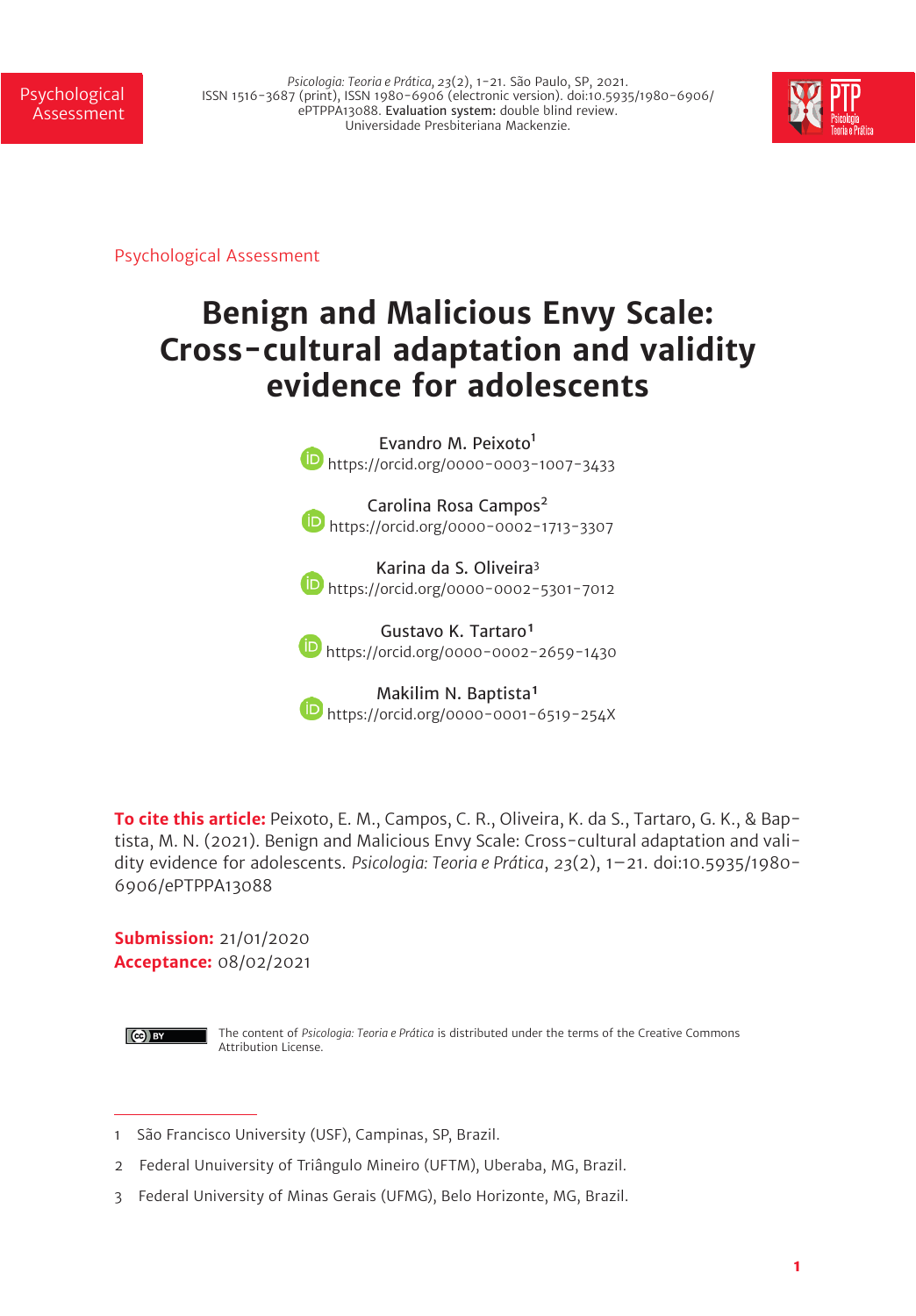#### **Abstract**

Although there are few Brazilian studies on this subject, envy is a universal phenomenon present in the cultural and social spheres. This research aimed to conduct a cross-cultural adaptation to Brazilian Portuguese and to evaluate validity evidence for the Benign and Malicious Envy Scale (BeMaS), a measure of benign and malicious envy. A total of  $248$  adolescents aged between 12 and 17 (M=13.93 ±1.39, 47.9% boys) participated in this research. Evidence of validity based on content, internal structure, relationship to other variables (stress, anxiety, depression, and life satisfaction), and reliability indicators were estimated. The exploratory factor analysis suggested the adequacy of the internal structure composed of two factors, demonstrating the equivalence of the internal structure with the original version and good indicators of reliability ( $\omega$ = 0.760 e 0.823) and relationships with external variables consistent with the theoretical hypotheses. The Results suggest the adequacy of the instrument.

**Keywords:** transcultural adaptation; internal structure; envy; test validity; social comparison.

# **ESCALA DE INVEJA BENIGNA E MALICIOSA: ADAPTAÇÃO TRANSCULTURAL E EVIDÊNCIAS DE VALIDADE PARA ADOLESCENTES**

#### **Resumo**

Embora ainda pouco explorada nos estudos nacionais, a inveja é um fenômeno universal e observado nas esferas sociais e multiculturais. Esta pesquisa teve como principal objetivo a adaptação transcultural para o português brasileiro e avaliação de evidência de validade da Escala de Inveja Benigna e Maliciosa (BeMaS), instrumento que avalia dimensões benigna e maliciosa da inveja disposicional. Participaram 248 adolescentes, com idade entre 12 e 17 anos (M = 13,93  $\pm$  1,39, 47,9% meninos). Foram estimadas evidências de validade baseadas no conteúdo, na estrutura interna, na relação com outras variáveis (estresse, ansiedade, depressão e satisfação com a vida) e nos indicadores de precisão. A Análise Fatorial Exploratória sugeriu a adequação da estrutura com dois fatores da versão brasileira da BeMaS, demonstrando equivalência da estrutura interna com a versão original, bem como bons indicadores de precisão (ω = 0,760 e 0,823) e relações com variáveis externas coerentes com as hipóteses teóricas. Os resultados sugerem adequação do instrumento.

**Palavras-chave:** adaptação transcultural; estrutura interna; inveja; validade do teste;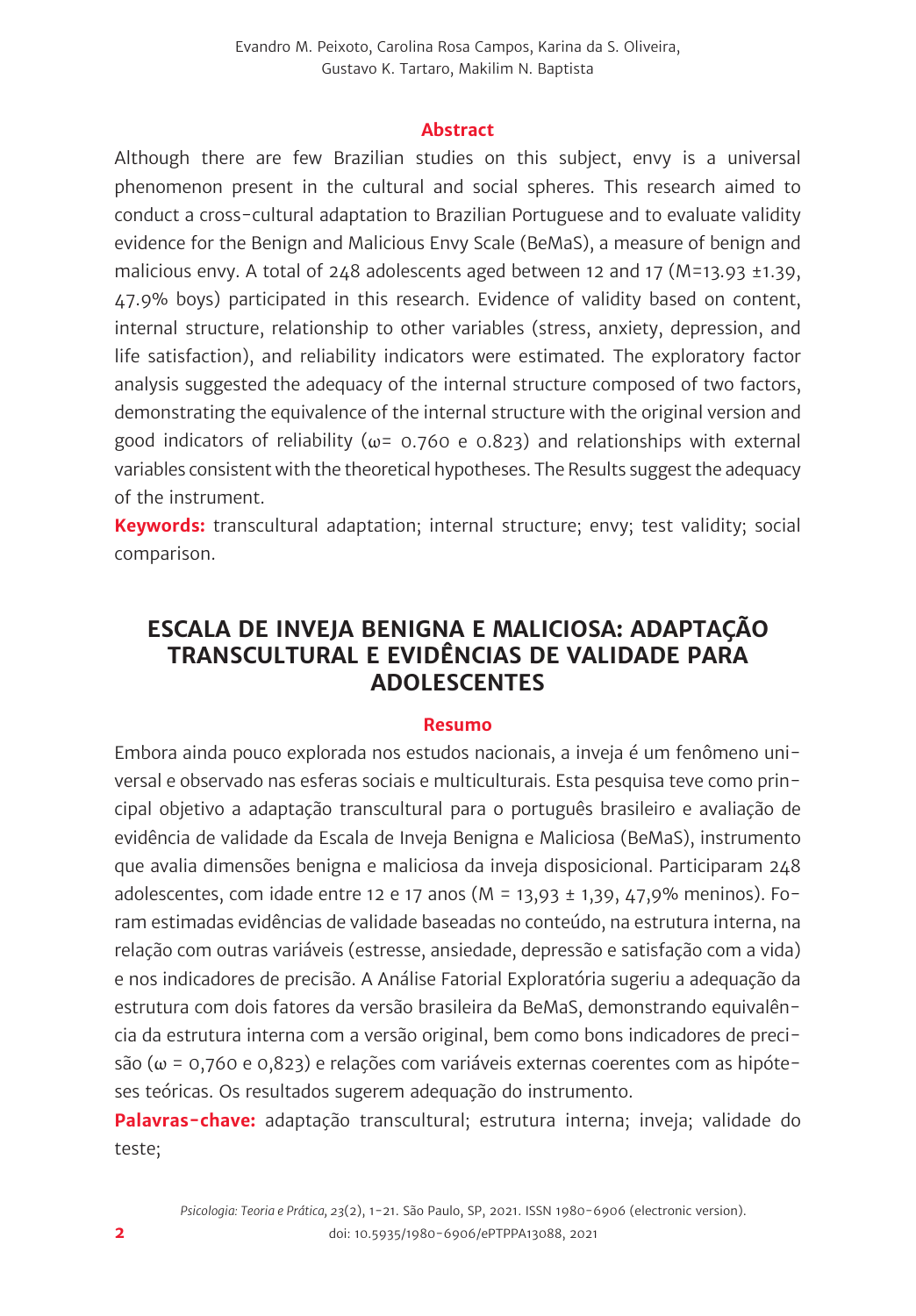# **ESCALA DE ENVIDIA BENIGNA Y MALICIOSA: ADAPTACIÓN TRANSCULTURAL Y EVIDENCIA DE VALIDEZ PARA ADOLESCENTES**

#### **Resumen**

Aunque hay pocos estudios brasileños acerca del tema, la envidia es un fenómeno universal presente en las esferas cultural y social. Esta investigación tuvo como objetivo llevar a cabo una adaptación transcultural al portugués brasileño y evaluar la evidencia de validez de la Escala de Envidia Benigna y Maliciosa (BeMaS), una medida de la envidia benigna y maliciosa. Un total de 248 adolescentes, de 12 a 17 años de edad (M = 13.93 ± 1.39, 47.9% de los niños) participaron en esta investigación. Se estimaron las evidencias de validez basadas en el contenido, la estructura interna, la relación con otras variables (estrés, ansiedad, depresión y satisfacción con la vida) y los indicadores de confiabilidad. El análisis factorial exploratorio sugirió la adecuación de la estructura interna compuesta por dos factores, lo que demuestra la equivalencia con la versión original, así como buenos indicadores de confiabilidad ( $\omega$  = 0.760 e 0.823) y relaciones con variables externas consistentes con el hipótesis teóricas. Los resultados sugieren la adecuación del instrumento.

**Palabras clave:** calidad psicométrica; estructura interna; validez del test; inveja; comparación social.

#### **1. Introduction**

Envy is considered an emotion indistinctly present in different cultures and can manifest itself during the interaction between at least two individuals. In this interaction, one or both parties may experience the need to feel superior (or at an advantage) compared to the other and demonstrate the desire to obtain what the other possesses (Medeiros, Soares, Nascimento, Silva, & Gouveia, 2016). Among aspects commonly envied, personal characteristics, achievements, success, and possessions stand out (Smith & Kim, 2007). Considering this, envy can be understood as a negative emotional response to the comparison between one person's superior qualities and/or achievements in relation to another (Lange & Crusius, 2015).

Envy has historically been understood as an episodic construct, that is, as a set of hostile reactions towards the envied person or object in which cognitive, behavioral, and emotional aspects are involved, being therefore classified as negative (Crusius, Gonzalez, Lange, & Cohen-Charash, 2019; Van de Ven, 2016). However, current studies have considered individual characteristics in their investigations,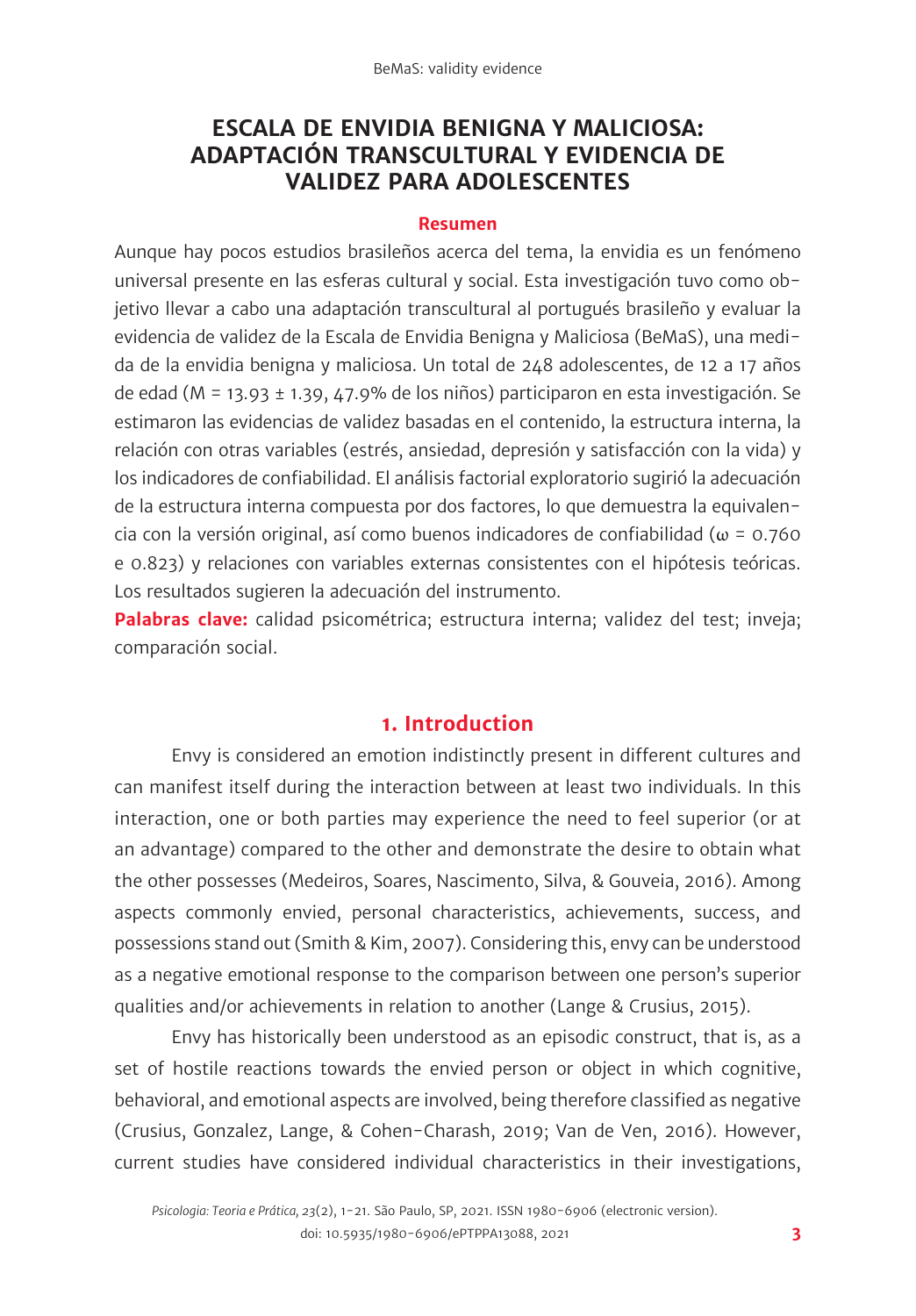highlighting a concept in which envy can also present dispositional aspects, such as a feeling of inferiority (triggered by the tendency to attribute negative conclusions to yourself when compared to another person) and the presence of a sense of subjective injustice (Kwiatkowska, Rogoza, & Volkodav, 2020). Therefore, a proposal for a two-dimensional structure of envy has been observed, in which positive and negative aspects of the emotion are considered (Lange & Crusius, 2015).

This two-dimensional proposal favors a broader understanding of the phenomenon, as it contemplates its negative aspect (traditionally attributed to the phenomenon), and also considers the same feeling of comparison and negative selfperception due to the achievements and skills of the other person, without the expression of hostility typically associated with the term (Smith & Kim, 2007). This understanding of envy has been investigated by several authors over previous decades (Foster, 1972; Rawls, 1971; Silver & Sabini, 1978), considering two aspects of the term, namely "malicious envy" and "benign envy" (Parrott, 1991). According to Van de Ven, Zeelenberg, and Pieters (2009), the main difference between these two aspects of envy concerns the desire to develop skills and improve habits and behaviors that result from benign envy. Accordingly, malicious envy would be associated with the intention to cause harm to the other, expressing hostility and negative behaviors.

Although this way of comprehending envy is relatively recent, Van de Ven (2016) emphasized that there are specific words or expressions to discriminate between benign and malicious envy in many languages. The author quotes the words "beneiden" and "missgönnen" in German, "imrenme" and "haste" in Turkish, "zazdrość" and "zawiść" in Polish, while in Russian there are the expressions "white envy" and "black envy" and in Portuguese, there are "good envy" and "bad envy". From this perspective, the proposal to comprehend the phenomenon is also supported by lexical aspects in different languages and cultures. Empirically, studies indicate the adequacy of this structure in a two-dimensional model (Lange & Crusius, 2015) through the development of a measurement instrument (Primi, 2010), the Benign and Malicious Envy Scale (BeMaS).

Originally, the BeMaS was developed for the German language, with the first step of its development process being the construction of a set of items to evaluate the two expressions of envy. For this, 23 items were generated, theoretically oriented toward the evaluation of benign envy (e.g., "If someone has superior qualities, achievements, or possessions, I try to attain them for myself"). Another 25 items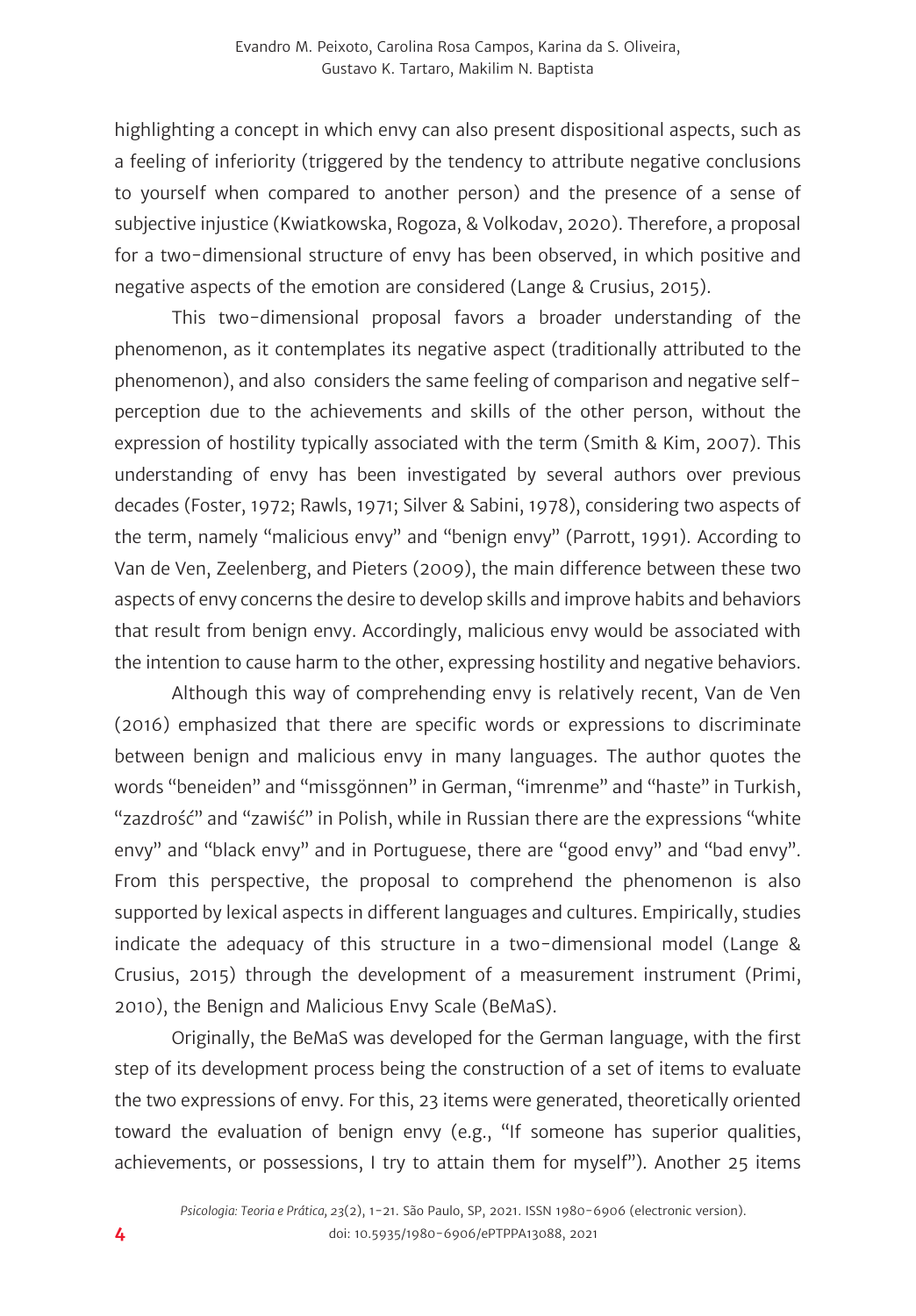were also created to assess malicious envy (e.g., "Seeing other people's achievements makes me resent them"). The items are answered using a six-point Likert-type scale, ranging from 1 (strongly disagree) to 6 (strongly agree) (Lange & Crusius, 2015).

After the evaluation of the quality of the items' contents by specialists, they were submitted to an Exploratory Factor Analysis (EFA), which revealed the adequacy of the structure composed of two factors. Based on the results of this procedure, the authors of the BeMaS selected six items for each subscale. After these actions, the authors investigated the accuracy of the BeMaS, with good internal consistency indices found for the subscales,  $\alpha$  = .85 for the benign envy factor and .89 for malicious envy, and no correlation between the factors  $(r = .01, p = .89)$ . Additionally, correlation indices were observed with the Dispositional Envy Scale (DES), which assesses the negative dimension of envy, with the results indicating no correlation with the benign envy factor ( $r = .04$ ,  $p = .46$ ) and a positive association with the malicious envy scale  $(r = .65, p < .001)$ . This verified validity evidence based on the relationship between the external variable of the discriminant and convergent type and the BeMaS (American Educational Research Association [AERA], American Psychological Association [APA], & National Council of Measurement in Education [NCME], 2014).

This first study provided knowledge of the psychometric properties and enabled the refinement of the content of some items and the exclusion of two of them, which motivated the authors to test the adequacy of this structure in an independent sample composed of 933 adults. It was used the Confirmatory Factor Analysis (CFA) procedure, with the fit indices of the measurement model providing new evidence of validity for the instrument  $x^2$  (34) = 189.89, p <.001, Goodness of Fit Index (GFI) = .96, Comparative Fit Index (CFI) = .97, Adjusted Goodness of Fit Index (AGFI) = .93, and Root Mean Square Error of Approximation (RMSEA) = .07. Lange and Crusius (2015) also verified the association between the BeMaS and the variables "hope for success" and "fear of failure" and confirmed the hypotheses that hope for success was predicted by benign envy ( $\beta$  = .71, p <.001) and that fear of failure was predicted by malicious envy ( $β = .33$ ,  $p < .001$ ).

Considering the promising results obtained with the instrument, the BeMaS has been the target of several studies to adapt the scale to different cultures, such as Japanese (Sawada & Fujii, 2016), Spanish (Navarro-Carrillo, Beltrán-Morillas, Valor-Segura, & Expósito, 2017), American, Russian and Polish (Kwiatkowska et al., 2020); in all cases maintaining the internal structure, composed of two factors, and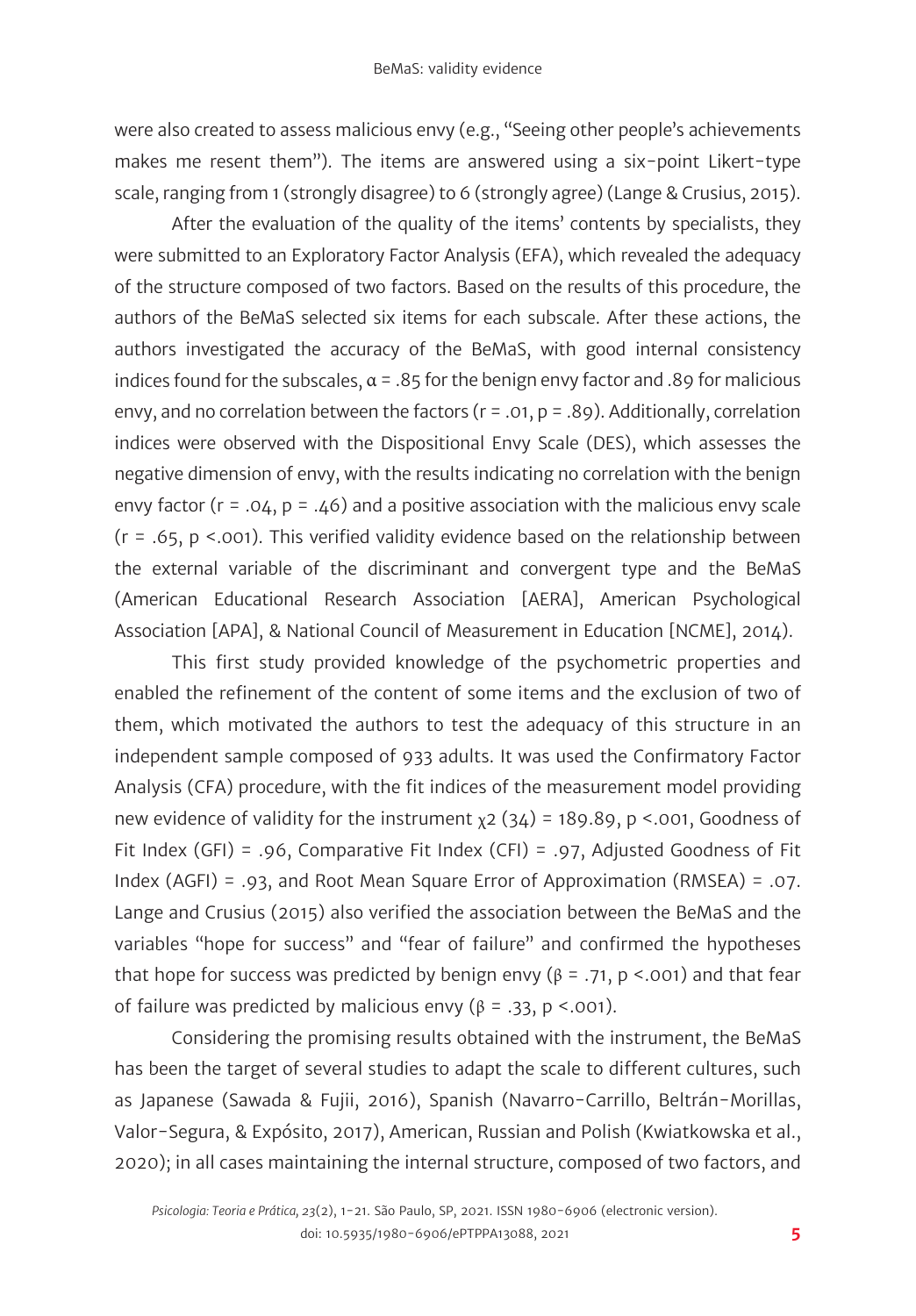good indicators of reliability. It should be noted that the BeMaS is a new instrument, with its final version only published in 2015. However, other studies on the crosscultural adaptation of this instrument have been developed, although not yet published, for countries such as Bosnia, Bulgaria, China, Estonia, the Netherlands, Hungary, Indonesia, Iran, Portugal, Russia, Serbia, Turkey, Ukraine and Vietnam4. Through the BeMaS, this two-dimensional understanding of envy has been associated with other psychological variables, such as self-efficacy, self-esteem, and goal motivation (Navarro-Carrilo et al., 2017; Sawada & Fujii, 2016).

Lange and Crusius (2015) evaluated the envy of 370 athlete runners, 208 half-marathon runners, and 162 full marathon runners, and observed that benign dispositional envy positively predicted the objectives for the race ( $\beta$  = 0.19;  $p < 0.04$ ) and performance ( $\beta = 0.17$ ;  $p < 0.05$ ); unlike malicious dispositional envy, which was not associated with these variables. In turn, Sawada and Fujii (2016) evaluated 240 Japanese university students and found positive associations between benign envy and self-esteem ( $r = 0.26$ ;  $p \le 0.001$ ) and academic performance ( $r = 0.16$ ;  $p < 0.05$ ). A negative association was also found between malicious envy and self-esteem ( $r = -0.21$ ;  $p < 0.001$ ). Based on these results, the authors emphasized the positive aspects of social comparison. Finally, Navarro-Carrilo et al. (2017) verified, through path analysis, the predictive power of the self-efficacy, self-esteem, and perceived control variables regarding envy (sum of the 10 items). The results indicated that all the variables, self-efficacy ( $β = -0.24$ , p < 0.001), self-esteem (β = -0.18, p = 0.001) and perceived control (β = -0.34, p < 0.001) negatively and significantly predicted envy, suggesting that people with lower levels in these variables would tend to have higher levels of envy.

Based on the above, studies have been developed on this new comprehension of envy in the international context. However, few studies of this nature from a Brazilian perspective demonstrate an important gap. Accordingly, the main aims of the present study were to carry out the first cross-cultural adaptation study of the BeMaS to Brazilian Portuguese and to evaluate the psychometric properties of this version of the instrument. More specifically, the intention was to estimate the initial evidence of validity based on the internal structure, relationships with other variables, such as stress, anxiety, and depression, through the DAAS-21 (Lovibond

<sup>4</sup> https://osf.io/pgr9u/wiki/home/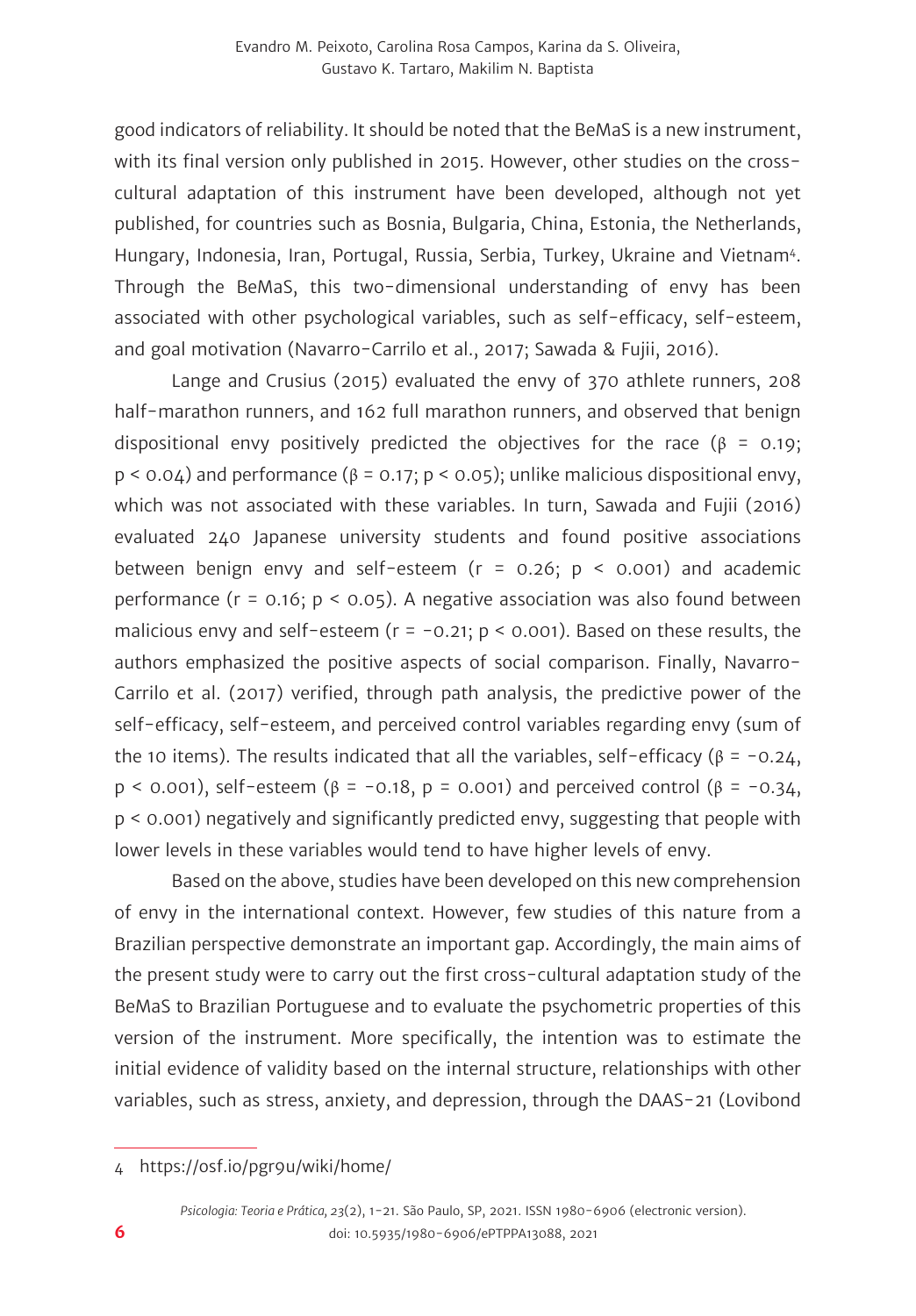& Lovibond, 1995; Patias, Machado, Bandeira, & Dell'Aglio, 2016), and the reliability of the Brazilian version of the BeMaS.

### **2. Method**

#### **2.1 Participants**

The sample consisted of 248 adolescents of both sexes (47.9% male), aged between 12 and 17 years old ( $M = 13.93 \pm 1.39$ ), students of a private school located in the state of São Paulo. The descriptive analysis of the data is presented in Figure 2.1.1.

| <b>Variable</b>  | N       | $\frac{9}{6}$ |  |
|------------------|---------|---------------|--|
| Gender           |         |               |  |
| Feminine         | 115     | 46.37         |  |
| Masculine        | 119     | 47.98         |  |
| Lacking          | 14      | 5.65          |  |
| Total            | 248     | 100.00        |  |
| Age              |         |               |  |
| 12               | 34      | 13.71         |  |
| 13               | 62      | 25.00         |  |
| 14               | 55      | 22.18         |  |
| 15               | 42      | 16.94         |  |
| 16               | 19      | 7.67          |  |
| 17               | 12      | 4.83          |  |
| Lacking          | 24      | 9.67          |  |
| Total            | 248     | 100.00        |  |
| <b>Education</b> |         |               |  |
| <b>EFII</b>      |         |               |  |
| 7th grade        | 58      | 23.38         |  |
| 8th grade        | 68      | 27.41         |  |
| 9th grade        | 67      | 27.02         |  |
| <b>EM</b>        |         |               |  |
| 1st grade        | 29      | 11.7          |  |
| 2nd grade        | 14      | 5.65          |  |
| 3rd grade        | 12      | 4.84          |  |
| Lacking          | $\circ$ | 0.00          |  |
| Total            | 248     | 100.00        |  |

#### Figure 2.1.1. Sample Features.

*Psicologia: Teoria e Prática, 23*(2), 1-21. São Paulo, SP, 2021. ISSN 1980-6906 (electronic version). doi: 10.5935/1980-6906/ePTPPA13088, 2021 **7**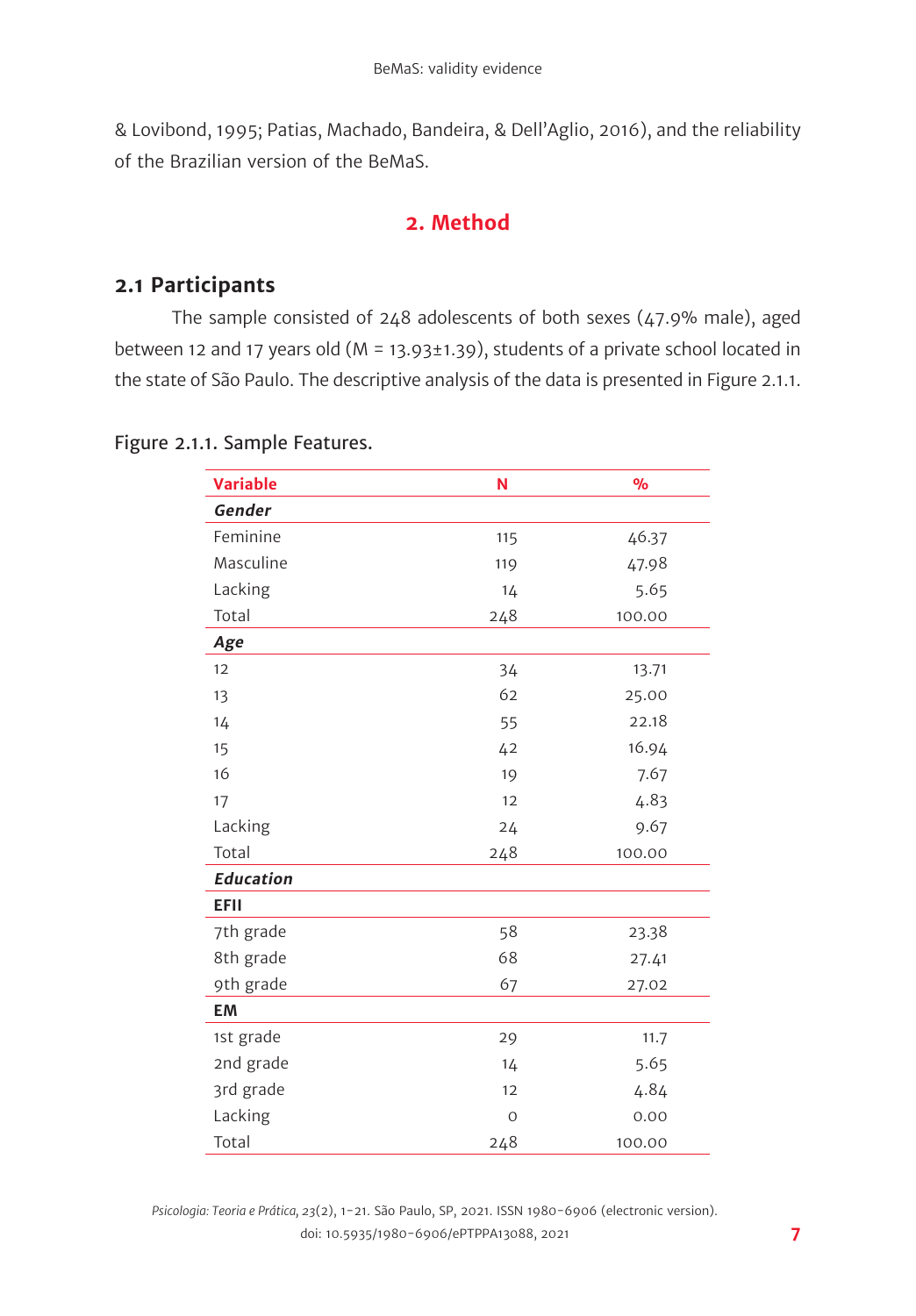#### **2.1 Instruments**

- **•** *Benign and Malicious Envy Scale BeMaS*, composed of ten items, it aims to assess benign and malicious envy through routine situations (Lange & Crusius, 2015) and is answered on a six-point Likert-type scale (from strongly agree to strongly disagree). It is structured in two factors: benign envy (five items) and malicious envy (five items); they aim to discriminate different motivations, such as hope for success and fear of failure. It also favors the identification of specific behaviors, such as active avoidance, in contrast to goal-directed behaviors. Good reliability indices were identified for each of the factors, as previously mentioned.
- **•** *Depression, anxiety and stress scale DASS-21*, composed of 21 items, this scale evaluates and discriminates symptoms of anxiety, stress, and depression based on the Tripartite Model (Lovibond & Lovibond, 1995). It is structured in three components that group seven items each, namely: 1. presence of negative affect, focused on depressed mood, insomnia, and irritability; 2. specific factors of depression, evaluating anhedonia and absence of positive affect); and 3. specific symptoms of anxiety, discriminating somatic tension and hyperactivity. It has a Likert-type response scale of four points. Psychometric studies indicate the adequacy of the instrument for the Brazilian reality, with the internal structure composed of three factors and good internal consistency indices (Patias et al., 2016).
- **•** *Satisfaction With Life Scale SWLS*, composed of five statements that assess the individual's judgment of life satisfaction (Diener, Emmons, Larsen, & Griffin, 1985), it is answered on a seven-point Likert-type scale. Psychometric studies indicate the instrument's suitability for the Brazilian reality by grouping items in a unidimensional structure and good indicators of internal consistency (Zanon, Bardagi, Layus & Hutz, 2014).

#### **2.3 Procedures**

### **2.3.1 Cross-cultural adaptation**

The BeMaS adaptation process for Portuguese started with the formal request and authorization from the authors of the original version of the instrument, who made the English version of the scale available for the process. This instrument was translated into Brazilian Portuguese by three bilingual (Portuguese-English)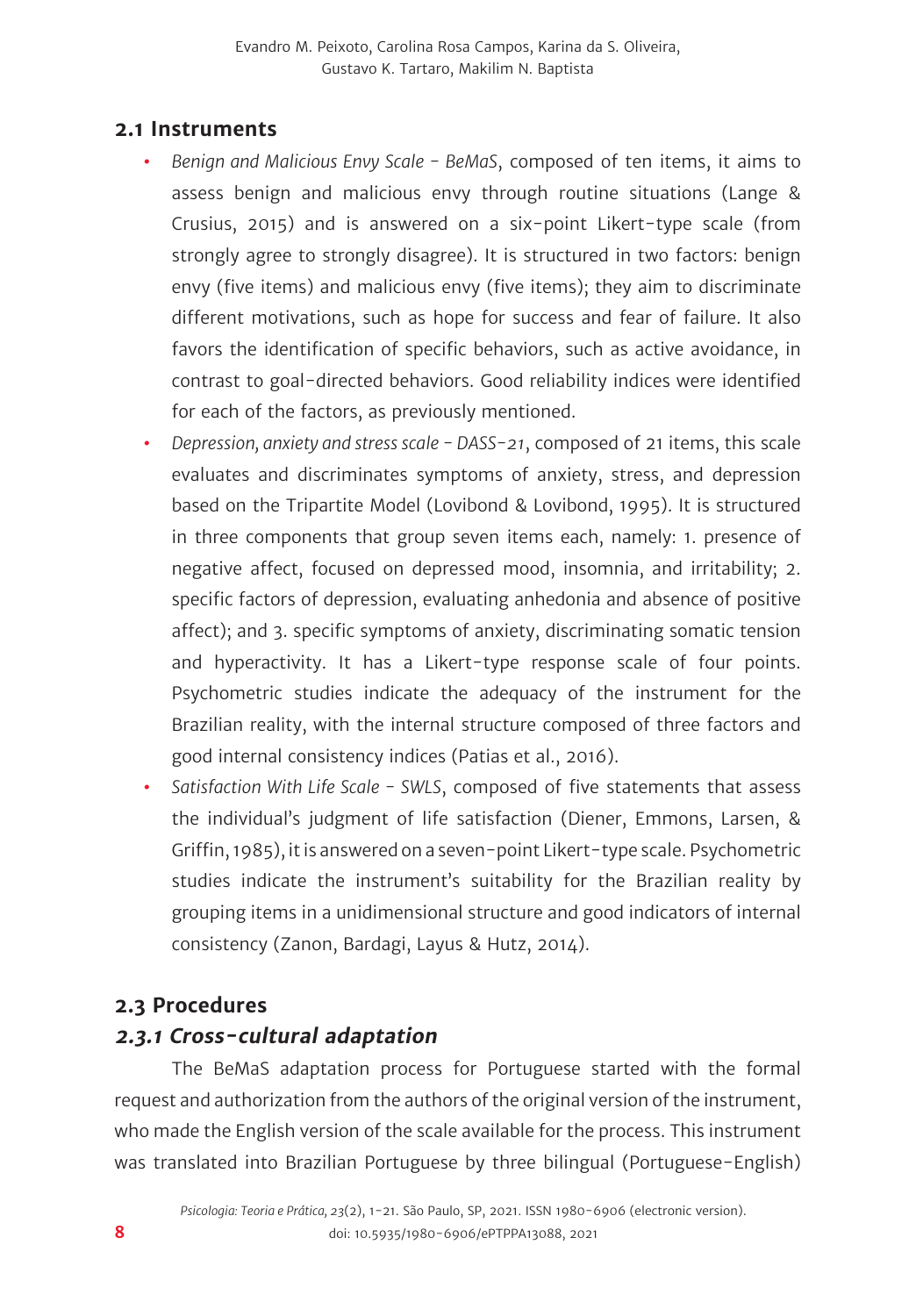researchers, specialists in psychological assessment, and familiar with studies on envy. Subsequently, a group composed of three researchers (different from those that carried out the initial translation) constructed a synthesis version of the translations. It should be noted that there were no discrepancies among the translations or difficulties in establishing the synthesis version. Lastly, the synthesis version was translated back into English (back-translation) by an independent researcher (AERA, APA, & NCME, 2014). In possession of the final version, again, the group of specialists that carried out the synthesis met to assess the equivalence between the back-translated and synthesis versions.

The final version was presented to 15 adolescents and 10 university students to assess the clarity and intelligibility of the items that comprised the instruments, the best way to present the application instructions, and modification of words that were difficult to understand. It should be noted that the procedures used were carried out in accordance with international guidelines for the cross-cultural adaptation of psychological measurement instruments (AERA, APA, & NCME, 2014) and were shared with the authors of the original version of the instrument, obtaining their consent for its use.

### **2.3.2 Data analysis**

To assess the internal structure of the BeMaS, EFA was used with the Unweighted Least Squares (ULS) estimation method and Promax oblique rotation, based on polychoric correlation matrices. The option of using these procedures was derived from simulation studies that indicate their adequacy when estimating the parameters of measurement models by means of ordinal variables, e.g., a Likerttype scale (Forero, Maydeu-Olivares & Gallardo-Pujol, 2009).

Different methods were used to guide the retention of the appropriate number of factors to represent the data set, namely: Parallel Analysis (PA), based on Minimum Rank Factor Analysis, which had 500 correlation matrices estimated randomly through the permutation method; Hull Method (Timmerman & Lorezo-Seva, 2011); and Exploratory Graph Analysis (EGA) Method (Golino & Epskamp, 2017).

Finally, the model indicated by the factor retention methods was tested using EFA. A resource provided by the Factor software allows the evaluation of the measurement model estimated through the EFA by means of indices commonly used in the analysis of structural equations. An important characteristic of this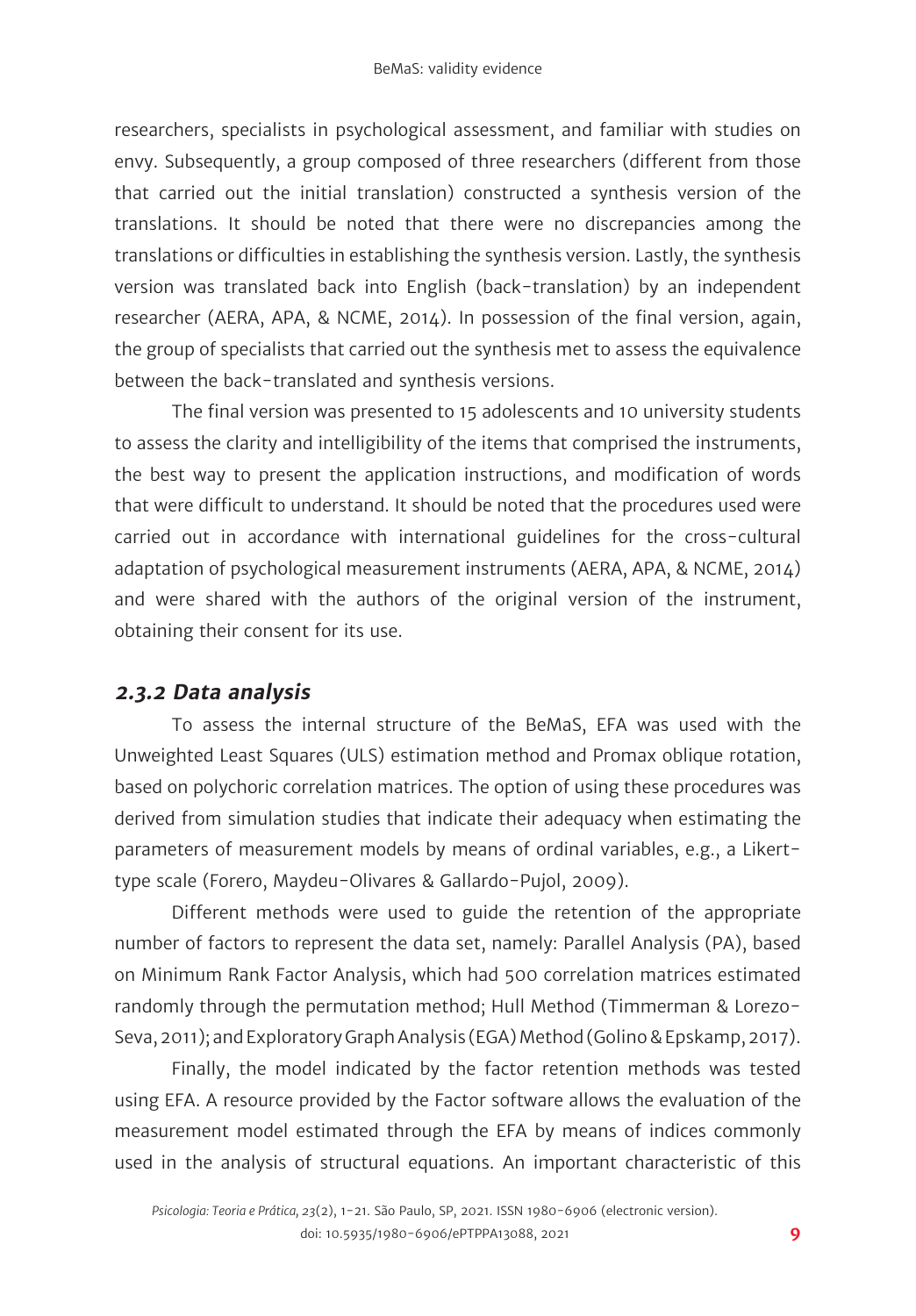method is the possibility of obtaining these indices in the estimation of saturated models. These models are, therefore, less restrictive when compared to models in which the items are modeled to present factor loadings in only one factor, which can penalize the fit indices of these models (Marsh et al., 2020). Accordingly, the estimated model was evaluated based on the adequacy of the *X<sup>2</sup>* /df, CFI; GFI, and RMSEA indices. The following criteria, *X<sup>2</sup>* /*df* <3, CFI and GFI > .90, and RMSEA <.08 were taken as the reference values (Lara & Alexis, 2014). These analyses were performed using the Factor version 10.3 statistical software (Fernando & Lorenzo-Seva, 2018) and the EGA statistical package in the R environment (Golino & Epskamp, 2017).

Cronbach's alpha coefficients and McDonald's Omega coefficients were used to evaluate the reliability indicators of the BeMaS. As indicated by the literature, for both coefficients, values equal to or greater than .70 are considered good indicators of reliability (Tabachnick & Fidell, 2018). Finally, evidence of validity was estimated based on the relationship of the BeMaS with other convergent and discriminant type variables. For this, Pearson's correlation indices were calculated between the mean scores presented by adolescents in the different envy dimensions and the stress, anxiety, depression, and satisfaction with life variables. The choice of a parametric correlation technique was based on the normality indicators observed for the variables submitted to analysis.

### **2.3.3 Data collection and ethical procedures**

After approval of the study by the Ethics Committee of the Federal University of Pernambuco, under number 26318619.2.0000.5191, the data collection process began with the delivery of consent forms to those responsible and to the adolescents. Those that chose to participate had to return the duly completed documents. Subsequently, the instruments were applied collectively at a specific date and time, with an average duration of 30 minutes.

### **3. Results**

Preliminary analyses, conducted by means of Exploratory Factor Analysis (EFA), indicated adequacy of the correlation matrix, with Kaiser-Meyer-Olkin (KMO) indices = .789 and significant Bartlett's Sphericity Test (10) 349.9 (*p* <.001),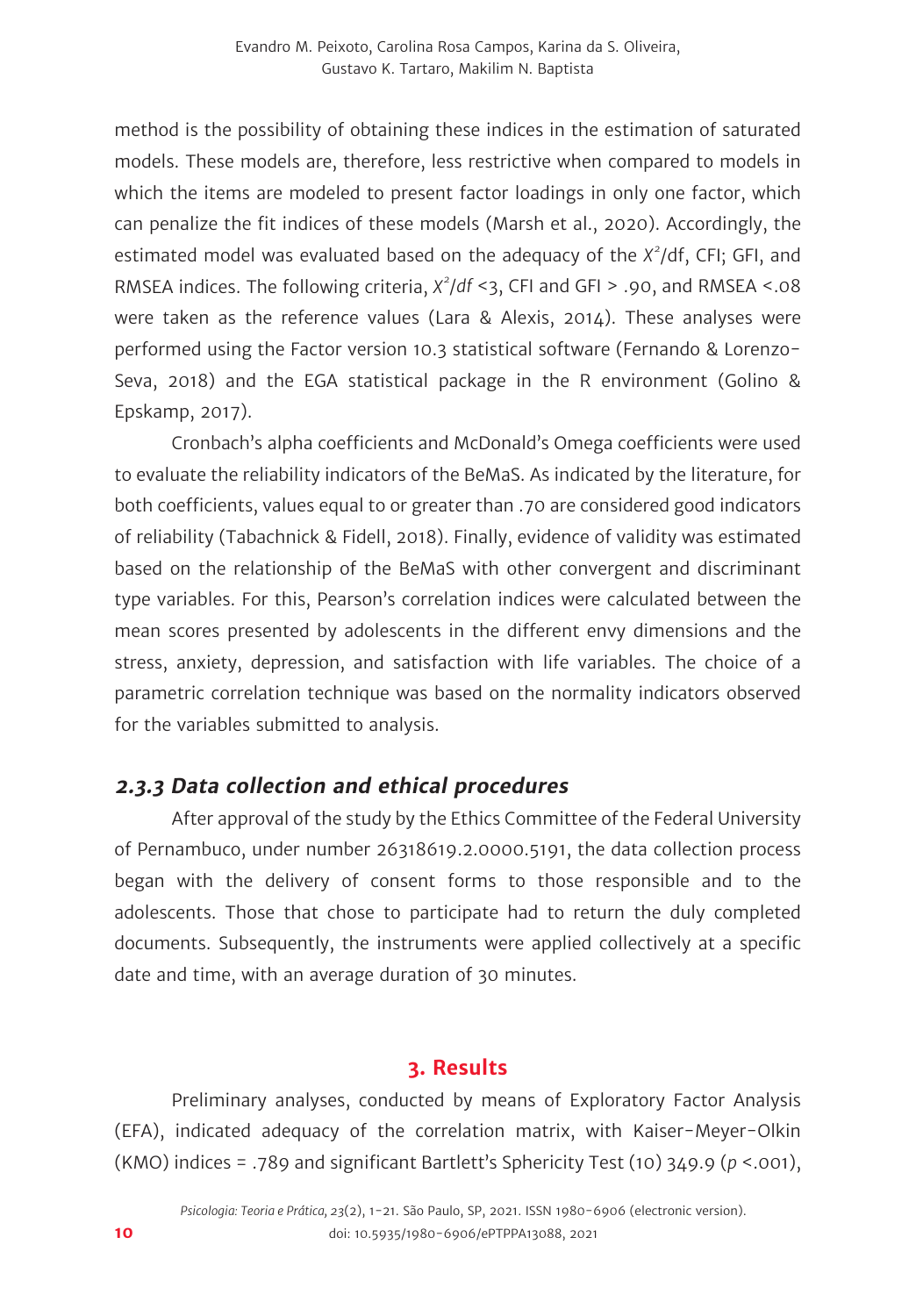suggesting that latent variables could explain the associations among the data set. Additionally, it was not necessary to use corrections to obtain a semi-positively defined matrix (Lorenzo-Seva & Ferrando, 2020).

According to the theoretical hypothesis, the results of the factor retention methods indicated the relevance of the structure composed of two factors. The results of the Parallel Analysis (PA) and Hull Method are presented in Figure 3.1, in which the percentages of the explained variance of the estimated factors are verified through the real data and the random data, and fit indices concerning the Hull method, CFI, degree of freedom and Scree test value.

|                             | <b>Parallel analysis</b> |                              |                   | <b>Hull Method</b> |    |                      |
|-----------------------------|--------------------------|------------------------------|-------------------|--------------------|----|----------------------|
| <b>Number</b><br>of factors | Real<br>data             | <b>Random</b><br><b>Data</b> | Variance<br>(95%) | <b>CFI</b>         | DF | <b>Scree</b><br>test |
| 1                           | 376.006                  | 203.595                      | 235.430           | 0,54               | 35 | 1.087                |
| 2                           | 293.334                  | 176.408                      | 200.228           | 0,987              | 26 | 27.452               |
| 3                           | 86.269                   | 152.920                      | 172.948           | 1.001              | 18 | 0.000                |
| 4                           | 68.798                   | 131.283                      | 146.903           |                    |    |                      |
| 5                           | 64.104                   | 109.273                      | 125.872           |                    |    |                      |
| 6                           | 48.312                   | 88.032                       | 105.224           |                    |    |                      |
| 7                           | 31.869                   | 67.634                       | 86.134            |                    |    |                      |
| 8                           | 28.425                   | 46.434                       | 67.250            |                    |    |                      |
| 9                           | 0.2883                   | 24.421                       | 43.892            |                    |    |                      |

#### Figure 3.1. Methods of factor retention.

DF: degree of freedom.

Concerning the PA, it appears that only the first two factors presented explained variances (EV) higher than the mean of the variances estimated through the randomly obtained matrices and the explained variance value allocated in the 95<sup>th</sup> percentile. Regarding the Hull method, it was also observed that the twofactor structure obtained the highest Scree test value, which indicates the best ratio between fit indices and degree of freedom presented among the possible factorial solutions (Timmerman & Lorenzo-Seva, 2011). Furthermore, similar results were observed with the EGA method, which suggested the adequacy of the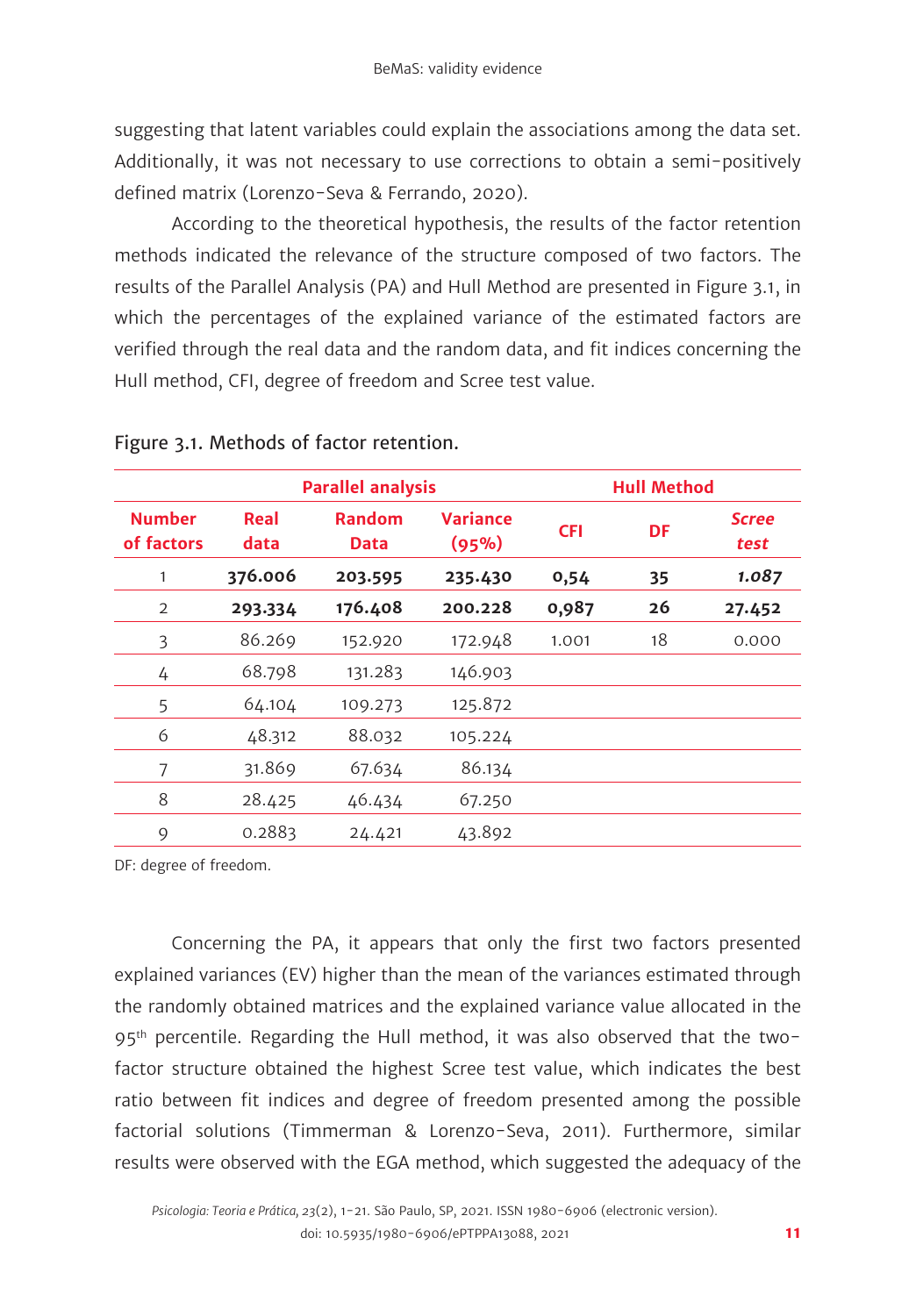structure composed of two factors. The graphical results (see Figure 3.2) demonstrate that these groupings of items are consistent with the benign and malicious theoretical dimensions of envy.





Note: 1 = Grouping of items that compose the malicious envy factor; and 2 = Grouping of items that compose the benign envy factor.

Considering that all the results obtained corroborated the theoretical hypothesis, the EFA was performed with a two-factor factorial solution. The factorial model is shown in Figure 3.3, in which the factor loadings and commonality of the items, correlation indices between the factors, explained variance, and reliability indicators are presented.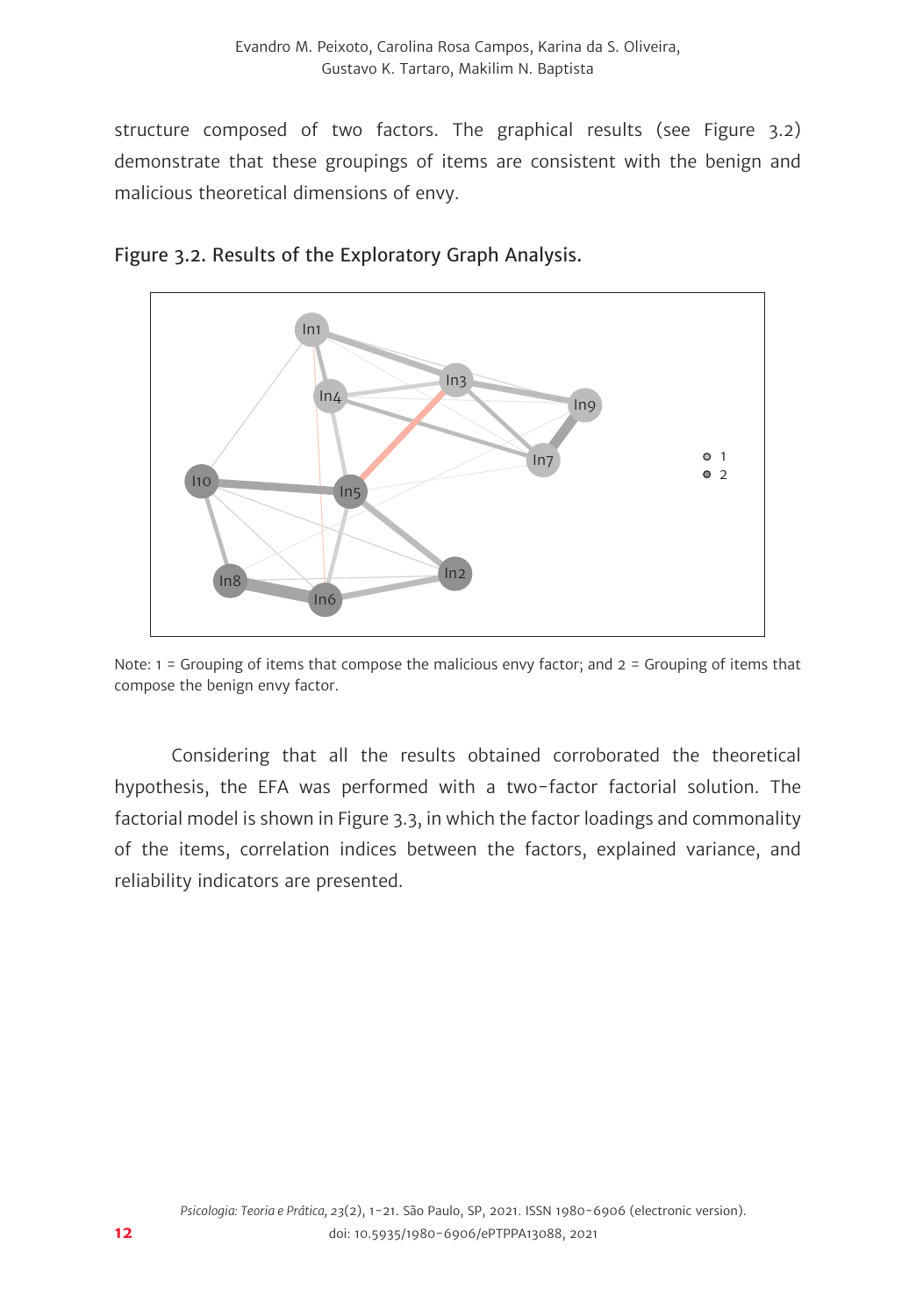| <b>EFA</b>       |       |                |       |  |
|------------------|-------|----------------|-------|--|
| <b>Itens</b>     | F1    | F <sub>2</sub> | h2    |  |
| 1                |       | 0.627          | 0.399 |  |
| 2                | 0.695 |                | 0.490 |  |
| 3                |       | 0.752          | 0.590 |  |
| 4                |       | 0.588          | 0.365 |  |
| 5                | 0.738 |                | 0.543 |  |
| 6                | 0.798 |                | 0.636 |  |
| 7                |       | 0.769          | 0.602 |  |
| 8                | 0.705 |                | 0.503 |  |
| 9                |       | 0.748          | 0.563 |  |
| 10               | 0.653 |                | 0.430 |  |
| Corr.            | 0.049 |                |       |  |
| E.V              | 31.69 | 29.02          |       |  |
| <b>Total E.V</b> | 60.72 |                |       |  |
| Alfa             | 0.722 | 0.821          |       |  |
| Ômega            | 0.761 | 0.823          |       |  |

Figure 3.3. BeMaS exploratory factorial model.

As presented in Figure 3.3, the factor loadings of Factor 1 varied between .653 (item 10) and .798 (item 6), while for Factor 2, they varied between .588 (item 4) and .769 (item 7), with these results indicating the adequacy of all the factor loadings, all being statistically different from zero (*p* <.001). The theoretical interpretation of the factors demonstrates that Factor 1 grouped the items referring to malicious envy while Factor 2 grouped the items that contained content related to benign envy. Regarding the amount of shared variance in the factor presented by the items, the commonality values indicated that they varied between .365 (item 4) and .636 (item 6), therefore, being adequate. Additionally, the results from the EFA also indicated the adequacy of the two-factor model  $X^2 = 42.534$ ,  $df = 26$ ,  $p = .021$ ;  $X^2/df$  $= 1.63$ ; CFI = .974; GFI = .983; RMSEA = .072 (95%CI 0.036 - 0.082).

Also regarding the internal structure, there was an absence of correlation between the factors and the potential of the factorial structure, composed of two factors, to explain 60.72% of the total variance of the data, 31.69%, and 29.02%,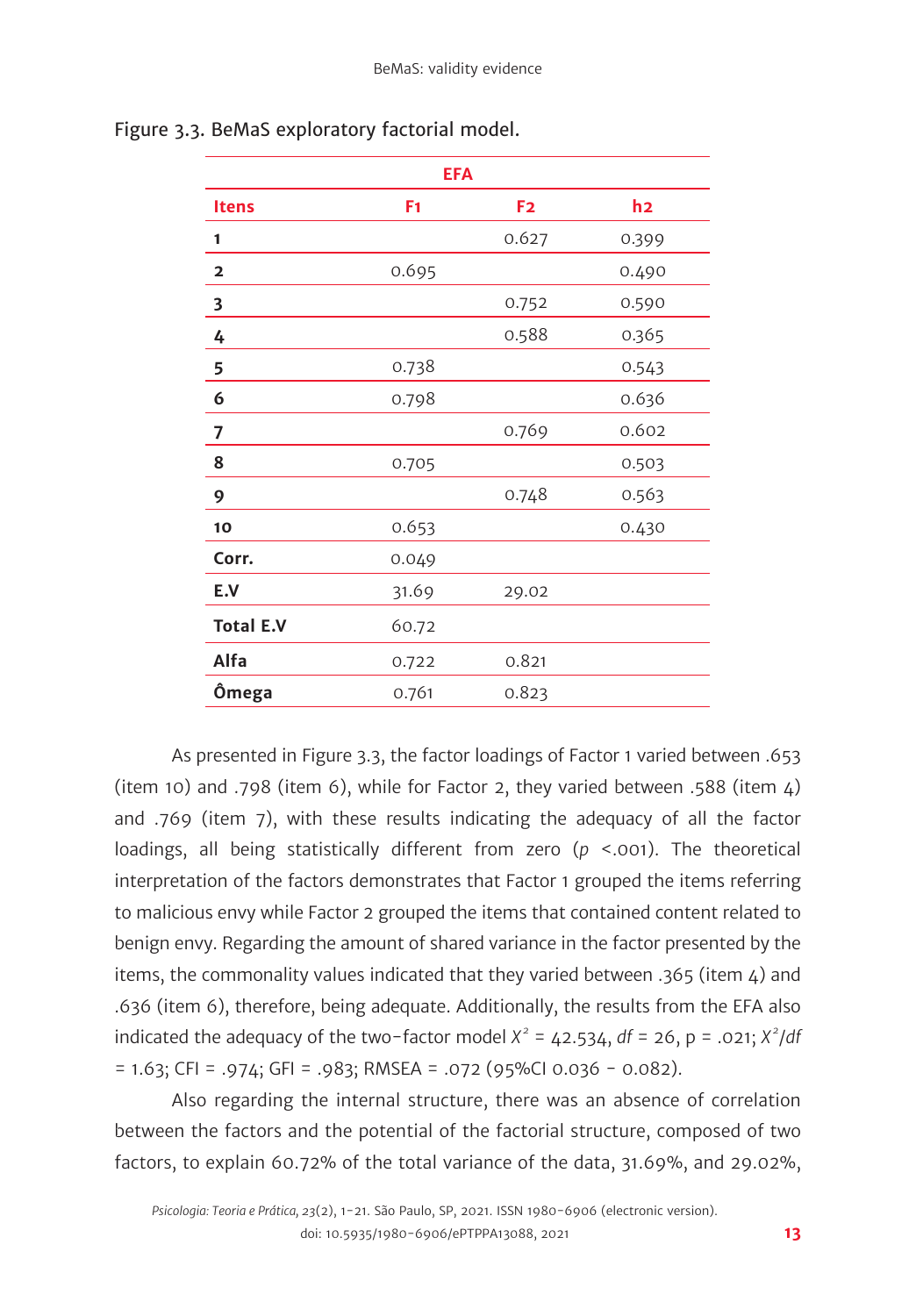respectively. The reliability indices of the factors that compose the BeMaS were satisfactory, with alphas greater than .722 and omegas greater than .761. Finally, the correlations between the scores presented by the adolescents in the BeMaS factors and the scores presented in the different factors of the DASS-21 and in the SWLS were estimated, the results of which are presented in Figure 3.4. Figure 3.4 shows that the indicators of malicious envy presented positive correlations of moderate magnitude with the anxiety and depression variables. However, the higher correlation index with anxiety (*r* = .392; *p* <.001) stands out. Correlations of low magnitude of malicious envy with the stress (positive) and satisfaction with life (negative) variables were also observed. These results indicate the tendency of people with a high level of malicious envy to show, also, a decline in mental health indicators and in satisfaction with life. Conversely, there was a positive association of low magnitude between benign envy and the satisfaction with life indicator.

|                                  | <b>Benign</b><br>envy | <b>Malicious</b><br>envy | <b>Stress</b> | <b>Anxiety</b> | <b>Depression</b>        | <b>Satisfaction</b><br>with life |
|----------------------------------|-----------------------|--------------------------|---------------|----------------|--------------------------|----------------------------------|
| Benign envy                      |                       |                          |               |                |                          |                                  |
| <b>Malicious envy</b>            | 0.049                 | -                        |               |                |                          |                                  |
| <b>Stress</b>                    | 0.001                 | $0.240**$                |               |                |                          |                                  |
| Anxiety                          | $-0.097$              | $0.392**$                | $0.611**$     | -              |                          |                                  |
| Depression                       | $-0.087$              | $0.363**$                | $0.600**$     | $0.603**$      | $\overline{\phantom{0}}$ |                                  |
| <b>Satisfaction</b><br>with life | $0.205*$              | $-0.250**$               | $-0.435**$    | $-0.391**$     | $-0.538**$               | $\overline{\phantom{a}}$         |

| Figure 3.4. Correlation between BeMaS, DASS-21 and ESV. |  |
|---------------------------------------------------------|--|
|---------------------------------------------------------|--|

 $* p < 0.01, ** p < 0.001.$ 

# **4. Discussion**

The aims of this study were the cross-cultural adaptation of the Benign and Malicious Envy Scale (BeMaS) to Brazilian Portuguese and the investigation of the initial evidence of the validity of the Brazilian instrument. As a further objective, we sought to fulfill the need to accumulate scientific evidence for the multidimensional comprehension of envy as a psychological phenomenon, as proposed by Lange and Crusius (2015). Understanding envy as a psychological phenomenon is currently being considered in the international literature based on a two-dimensional model. However, this does not occur in the Brazilian context due to the absence of an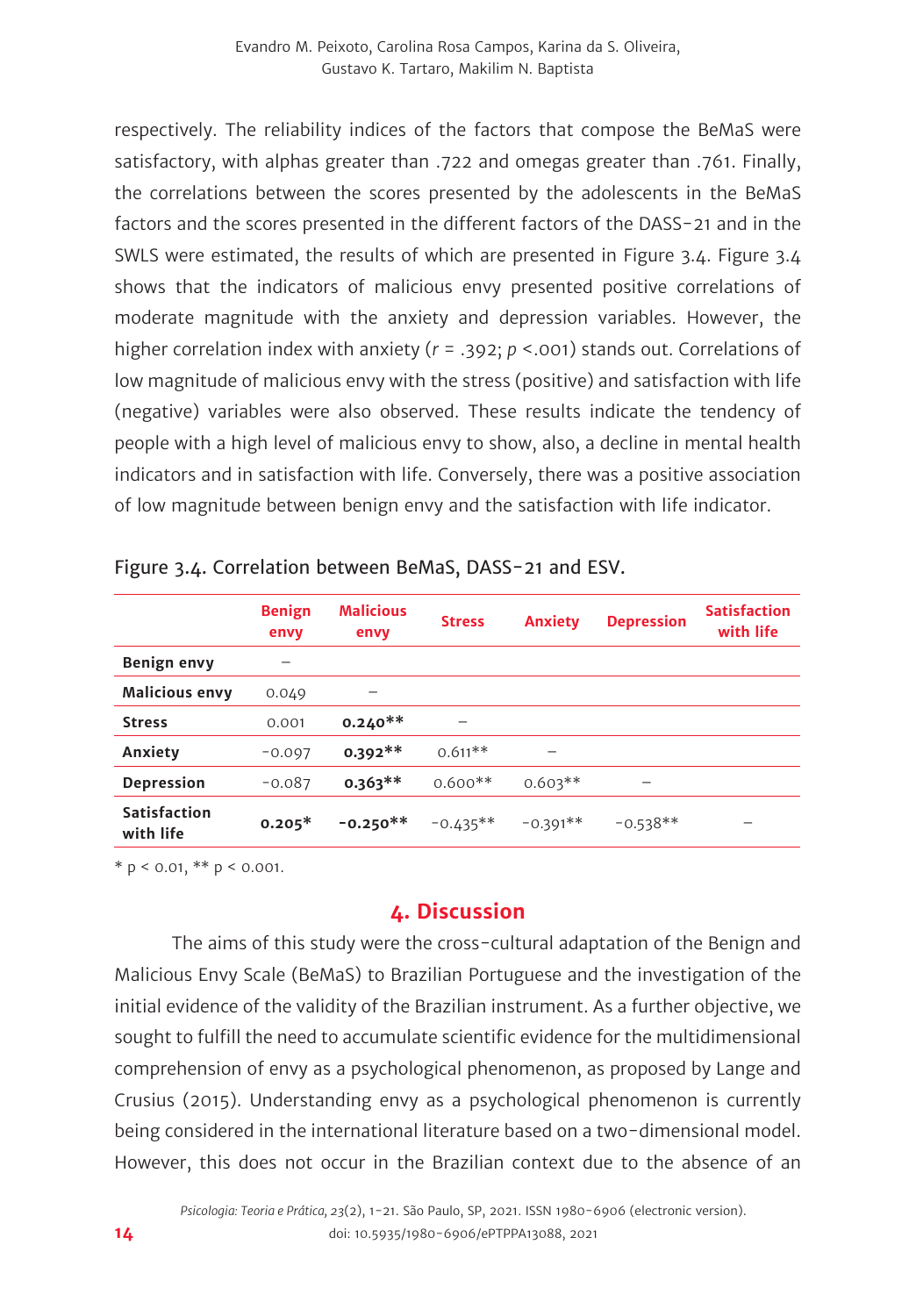instrument that is based on this conceptual comprehension. What is observed is the comprehension of envy as a unidimensional psychological construct of an exclusively destructive character, with the provision of measurement instruments that are based on this theoretical comprehension (Medeiros et al., 2016; Milfont & Gouveia, 2009).

The results obtained in the present study are consistent with those observed in the studies of the original version of the BeMaS (Lange & Crusius, 2015) and in the versions of the instrument adapted for other cultures, such as Japanese (Sawada & Fujii, 2016), Spanish (Navarro-Carrilo, 2017) and American (Kwiatkowska et al., 2020). They corroborate the theoretical expectation of the internal structure composed of two groups of items coherent with the contents referring to benign envy and malicious envy. This two-factor structure was indicated by all the factor retention methods used in the study, and the items did not present any cross factor loading (> 0.1). The EFA also indicated theoretical/empirical adequacy of the Brazilian version of the BeMaS, providing the initial evidence of validity based on the internal structure of this version (AERA, APA, & NCME, 2014).

The study by Kwiatkowska et al. (2020) verified, through Confirmatory Factor Analysis, the structural adequacy with two factors for four different social groups that lived in the United States of America (Germans, Americans, Russians, and Poles), composing a total sample of 2,792 participants who responded to the scale in their mother tongues. These results, combined with those observed in the present study, indicate the stability of the two-factor structure, as it has been shown to be adequate through the use of different methods such as EFA and CFA, for example. It should be highlighted that the authors observed only configural invariance between the groups evaluated, therefore, it was not possible to establish metric and scalar invariance. The results of the studies indicated the universality of the factorial structure and composition of items by factor, despite the equivalence of 0.08% of the factor loadings of the items in their respective factors and of 20% of the intercepts of the items.

In this sense, it is suggested that future studies with the Brazilian version of the BeMaS use larger samples in order to estimate evidence of invariance in the parameters of the measurement model, through multigroup analyses, with different group formations such as sex, age group (adults and older adults) and groups from different contexts, such as educational (school and university) and sports (different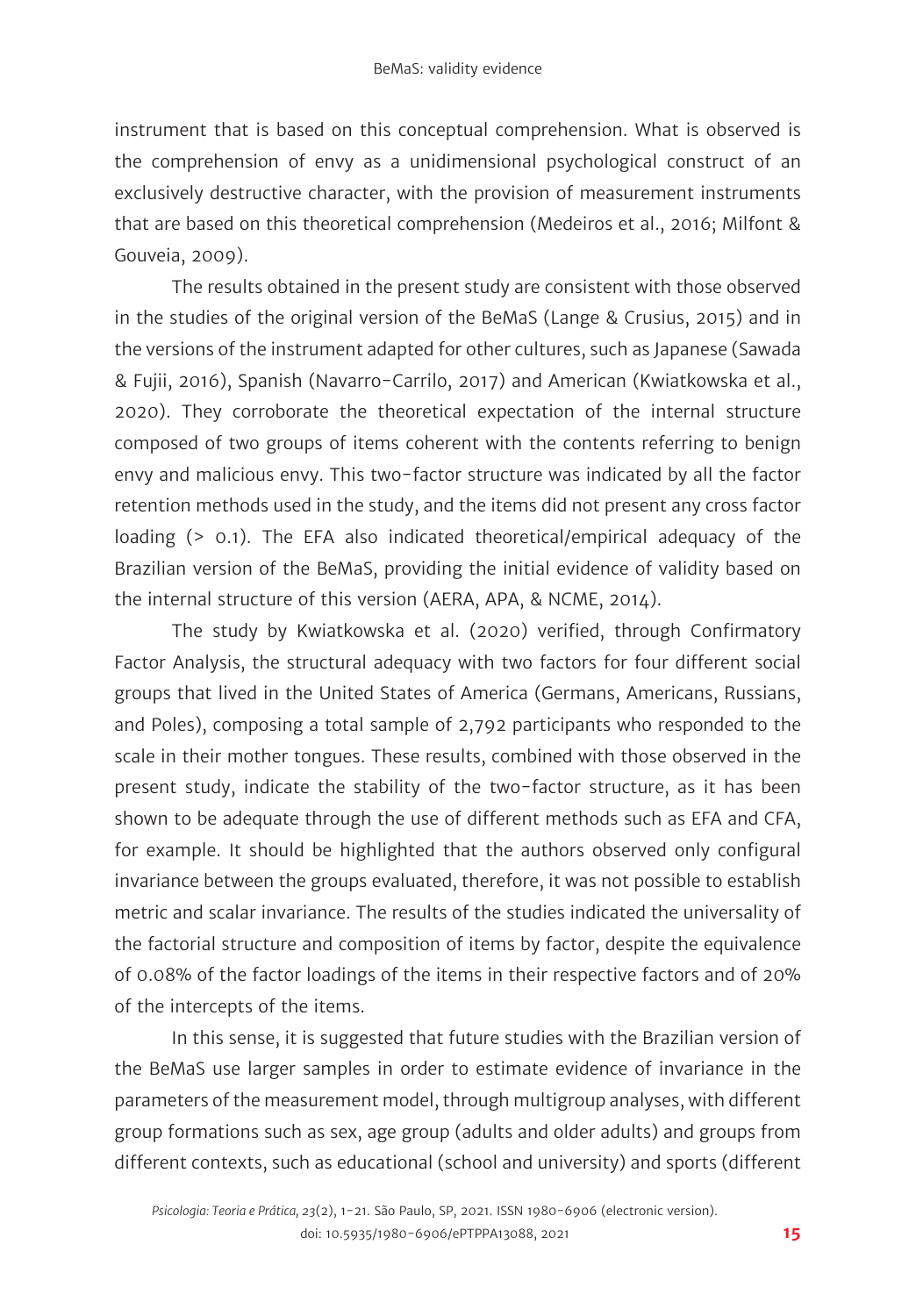modalities), among others. Intercultural invariance studies should also be carried out, using samples from other countries.

Regarding the reliability indicators, this study's results indicate low levels of error associated with the estimation of the participants' scores, with alphas greater than 0.722 and omegas greater than 0.761 (McDonald, 1999). These results are slightly lower than those observed in the original version of the scale, with alphas of 0.85 for the benign envy factor and 0.89 for the malicious envy factor (Lange & Crusis, 2015). It should be noted that Cronbach's alpha coefficient is a statistic influenced by the number of participants who respond to the instrument and the number of items on the scales. Accordingly, the slight difference in favor of the results of the original version may have occurred due to the larger sample size ( $N = 365$ ). However, these results are less discrepant when comparing the omega coefficients, which are less influenced by these factors. The reliability indicators were also consistent with the other versions of the BeMaS (Kwiatkowska et al., 2020; Navarro-Carrilo et al., 2017; Sawada & Fujii, 2016) and, therefore, suggest the adequacy of the initial evidence of the reliability of the Brazilian version (AERA, APA, & NCME, 2014).

This evidence, added to that observed with other versions of the BeMaS, should not be restricted to the level of the instruments, but comprehended as empirical evidence that supports the understanding of the psychological phenomenon of interest, in this case, envy. According to Primi (2010), one of the main objectives when developing a measurement instrument is to operationalize a psychological theory through observable events (item of the tests), opening the way for this theory to be empirically tested and developed for a determined scientific field. The results of the present study provide new empirical evidence for the multidimensional comprehension of envy that has been developing over recent decades (Foster, 1972; Parrott, 1991; Van de Ven et al., 2009) and can be comprehended from the perspective of the validation of this theoretical proposal (Primi, 2010), which, until now, had not been applied in the Brazilian context or with adolescents.

Regarding validity based on the relationship with variables external to the BeMaS, associations were found between the benign and malicious envy factors and the external stress, anxiety, depression, and life satisfaction variables. In agreement with the theoretical perspective, what was observed, in general, was a moderate positive association between malicious envy and the aspects limiting adolescents' mental health, such as stress and anxiety, and a negative association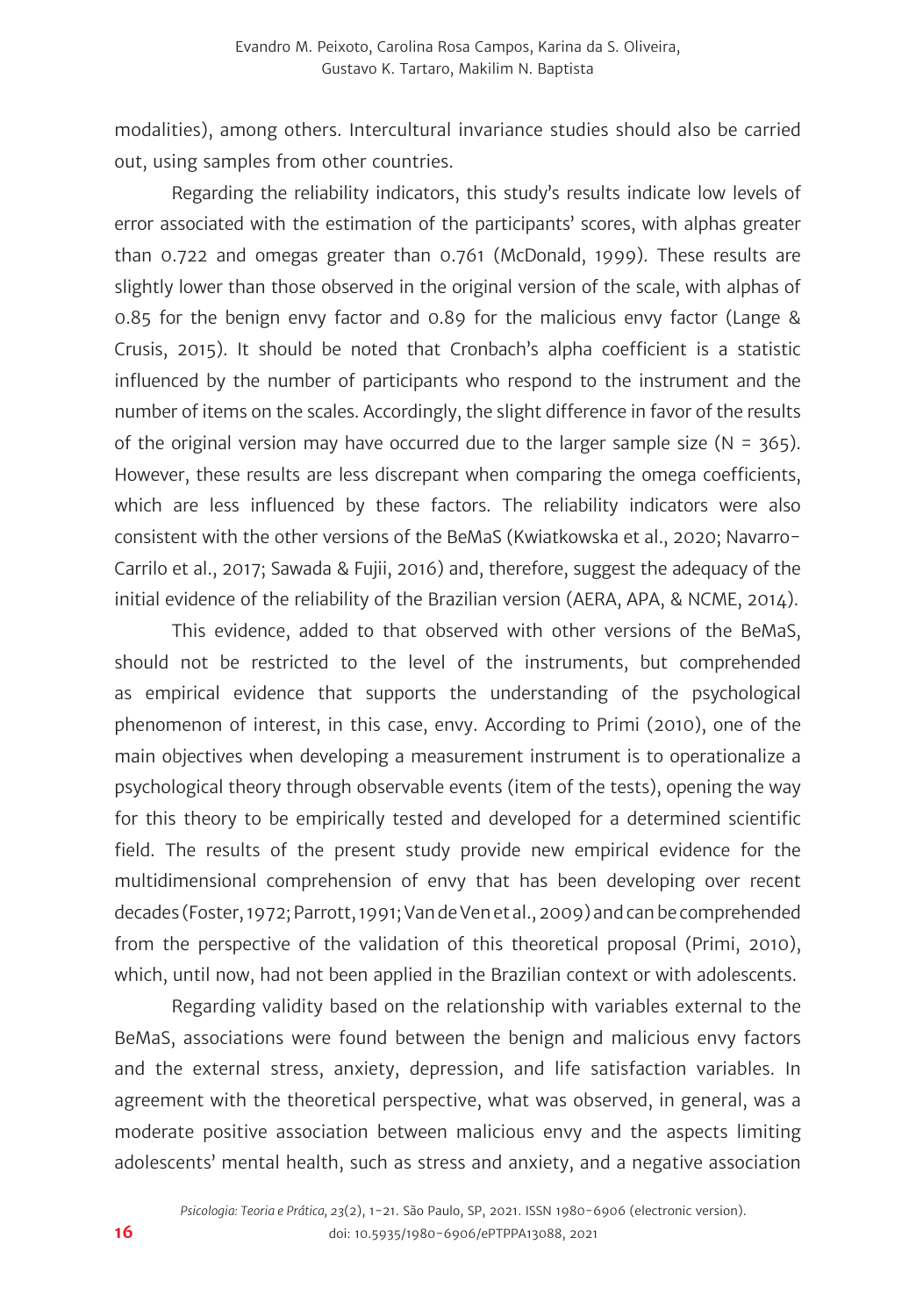with life satisfaction. These results corroborate the theoretical expectation that people with negative envy, who tend to direct their feelings and behaviors so that people superior to them lose their qualities, achievements, or possessions, also experience higher levels of tension and psychological discomfort. Accordingly, the higher correlation value observed with the anxiety variable stands out, which is defined as the presence of negative affects, irritability, insomnia, and an unpleasant psychological state associated with the condition of high emotional distress (Varela, Pereira, Pereira, & Santos, 2017). Conversely, adolescents with high levels of malicious envy presented a decrease in the level of satisfaction with their own lives (Diener et al., 1985), which justifies the psychological engagement to destroy the possessions and qualities of those that, according to their comprehension, have better lives (Crusius et al., 2019; Lange & Crusius, 2015).

Finally, there was a positive association between benign envy and life satisfaction. According to the theoretical proposal that gave rise to the development of the items that compose benign envy, these results corroborate the hypothesis of association between these variables, since this type of envy would lead people to develop new skills and improve aspects of their life when comparing themselves with other subjects. Psychological engagement would focus on the development of one's own qualities and potentialities and not on the destruction of the qualities of others (Van de Ven, 2016; Van de Ven et al., 2009). Therefore, when responding to the perception of their own lives, the respondents tended to present higher levels of satisfaction. These results are consistent with those observed by Sawada and Fuji (2016), who, although did not work specifically with life satisfaction, observed correlations with similar directions and magnitudes when assessing self-esteem, as did Navarro-Carrilo et al. (2017) when assessing self-efficacy and self-esteem.

### **5. Final Considerations**

The Brazilian version of the BeMaS proved to be an adequate measure for assessing the two dimensions of envy in adolescents. The use of different procedures made it possible to evaluate different sources of validity and reliability evidence. The results obtained in this study were very consistent with those observed in studies carried out with the original (German) version and versions adapted for other cultures. It is considered that the BeMaS can contribute to the development of the comprehension of envy in the Brazilian context, given that, until now, this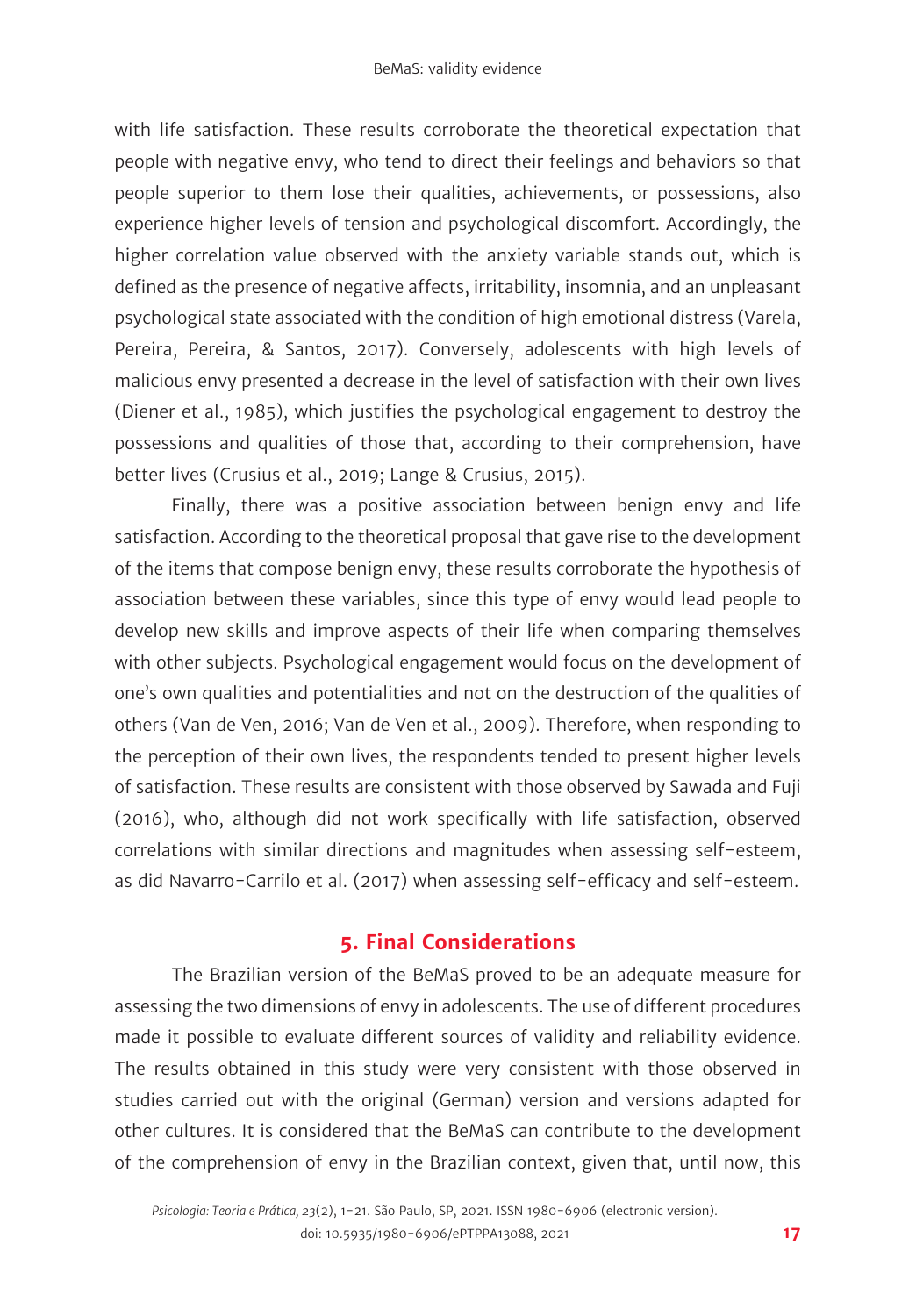construct had only been studied considering the unidimensional theoretical concept. Finally, some limitations should be highlighted, such as the need to expand the data collection in order to have larger and more representative samples of the Brazilian cultural territorial area, aiming to contribute to the evaluation of new validity evidence, as well as to the development of future interpretative standards for the instrument scores. Therefore, caution is suggested in generalizing the results presented.

#### **References**

- American Educational Research Association, American Psychological Association, & National Council on Measurement in Education. (2014). *Standards for educational and psychological testing*. Washington: American Educational Research Association.
- Crusius, J., Gonzalez, M. F., Lange, J., & Cohen-Charash, Y. (2019). Envy: An adversarial review and comparison of two competing views. *Emotion Review*, *12*(1), 3–21. doi:10.1177/1754073919873131
- Diener, B. C., Holcomb, P. J., & Dykman, R. A. (1985). P300 in major depressive disorder. *Psychiatry Research*, *15*(3), 175–184. doi:10.1016/0165-1781(85)90074-5
- Ferrando, P. J., & Lorenzo-Seva U. (2018). Assessing the quality and appropriateness of factor solutions and factor score estimates in exploratory item factor analysis. *Educational and Psychological Measurement*, *78*, 762–780. doi:10.1177/0013164417719308
- Ferrando, P. J., & Lorenzo-Seva, U. (2017). Program FACTOR at 10: Origins, development and future directions. *Psicothema*, *29*(2), 236–241. doi:10.7334/psicothema2016.304
- Forero, C. G., Maydeu-Olivares, A., & Gallardo-Pujol, D. (2009). Análise de fatores com indicadores ordinais: Estudo de Monte Carlo comparando a estimativa de DWLS e ULS. *Modelagem da Equação Estrutural*, *16*(4), 625–641. doi:10.1080/10705510903203573
- Foster, G. (1972). The anatomy of envy. *Current Anthropology*, *13*, 165–202.
- Golino, H. F., & Epskamp, S. (2017). Exploratory graph analysis: A new approach for estimating the number of dimensions in psychological research. *Plos One*, *12*(6), e0174035. doi:10.1371/journal.pone.0174035
- Kwiatkowska, M. M., Rogoza, R., & Volkodav, T. (2020). Psychometric properties of the Benign and Malicious Envy Scale: Assessment of structure, reliability, and measurement invariance across the United States, Germany, Russia, and Poland. *Current Psychology*, *2020*. doi:10.1007/s12144-020-00802-4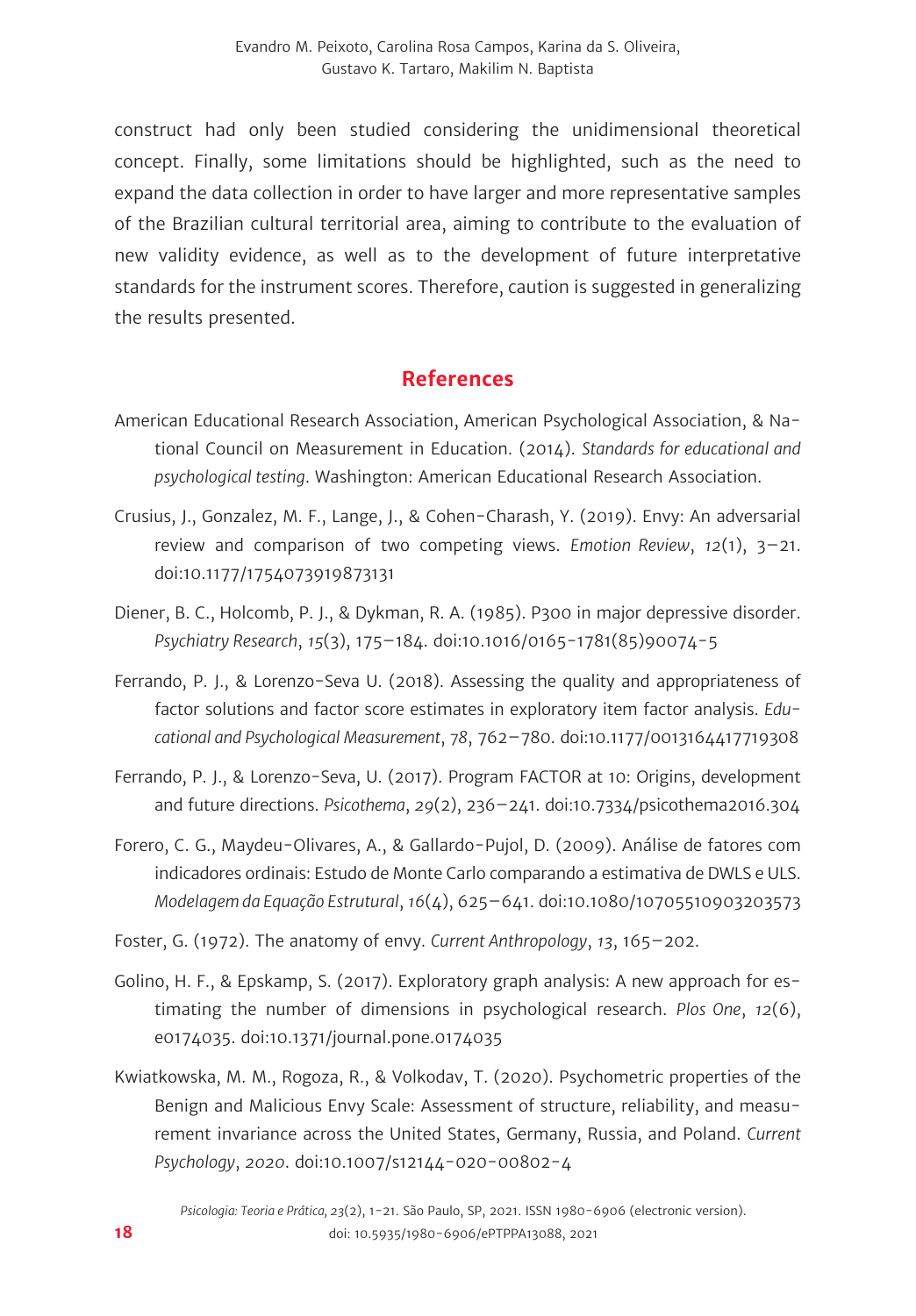- Lange, J., & Crusius, J. (2015). Dispositional envy revisited: Unraveling the motivational dynamics of benign and malicious envy. *Personality and Social Psychology Bulletin*, *41*(2), 284–294. doi:10.1177/0146167214564959
- Lara, D., & Alexis, S. (2014). ¿Matrices policóricas/tetracóricas o matrices Pearson? Un estudio metodológico. *Revista Argentina de Ciencias del Comportamiento*, *6*(1), 39–48. doi: 10.30882/1852.4206.v6.n1.6357
- Lorenzo-Seva, U., & Ferrando, P. J. (2020). Not positive definite correlation matrices in exploratory item factor analysis: Causes, consequences and a proposed solution. *Structural Equation Modeling: A Multidisciplinary Journal*, *28*(1), 138–147. doi:10.1080/ 10705511.2020.1735393
- Lovibond, P. F., & Lovibond, S. H. (1995). The structure of negative emotional states: Comparison of the Depression Anxiety Stress Scales (DASS) with the Beck depression and anxiety inventories. *Behaviour Research and Therapy*, *33*(3), 335–343. doi:10.1016/j.rbp.2012.05.003
- Marsh, H. W., Guo, J., Dicke, T., Parker, P. D., & Craven, R. G. (2020). Confirmatory Factor Analysis (CFA), Exploratory Structural Equation Modeling (ESEM), and Set-ESEM: Optimal balance between goodness of fit and parsimony. *Multivariate Behavioral Research*, *55*(1), 102–119. doi:10.1080/00273171.2019.1602503
- McDonald, R. P. (1999). Test theory: A unified treatment. Mahwah, NJ: L. Erlbaum Associates.
- Medeiros, E. D. D., Soares, A. K. S., Nascimento, A. M. D., Silva, J. B. S., & Gouveia, V. V. (2016). An ungrateful disposition: Psychometric Properties of the Dispositional Envy Scale in Brazil. *Paidéia*, *26*(65), 351–358. doi:10.1590/1982-43272665201605
- Milfont T. L., & Gouveia V. V. (2009). A capital sin: Dispositional envy and its relations to wellbeing. *Revista Interamericana de Psicología*, *43*(3), 547–551.
- Navarro-Carrillo, G., Beltrán-Morillas, A., Valor-Segura, I., & Expósito, F. (2017): What is behind envy? Approach from a psychosocial perspective. *Revista de Psicología Social*, *32*(2), 217–245. doi:10.1080/02134748.2017.1297354
- Parrott, W. G. (1991). The emotional experiences of envy and jealousy. In P. Salovey (Ed.), *The psychology of jealousy and envy* (pp. 3–30). New York: Guilford.
- Patias, N. D., Machado, W. D. L., Bandeira, D. R., & Dell'Aglio, D. D. (2016). Depression Anxiety and Stress Scale (DASS-21)-Short Form: Adaptation and validation for Brazilian adolescents. *Psico-USF*, *21*(3), 459–469. doi:10.1590/1413-82712016210302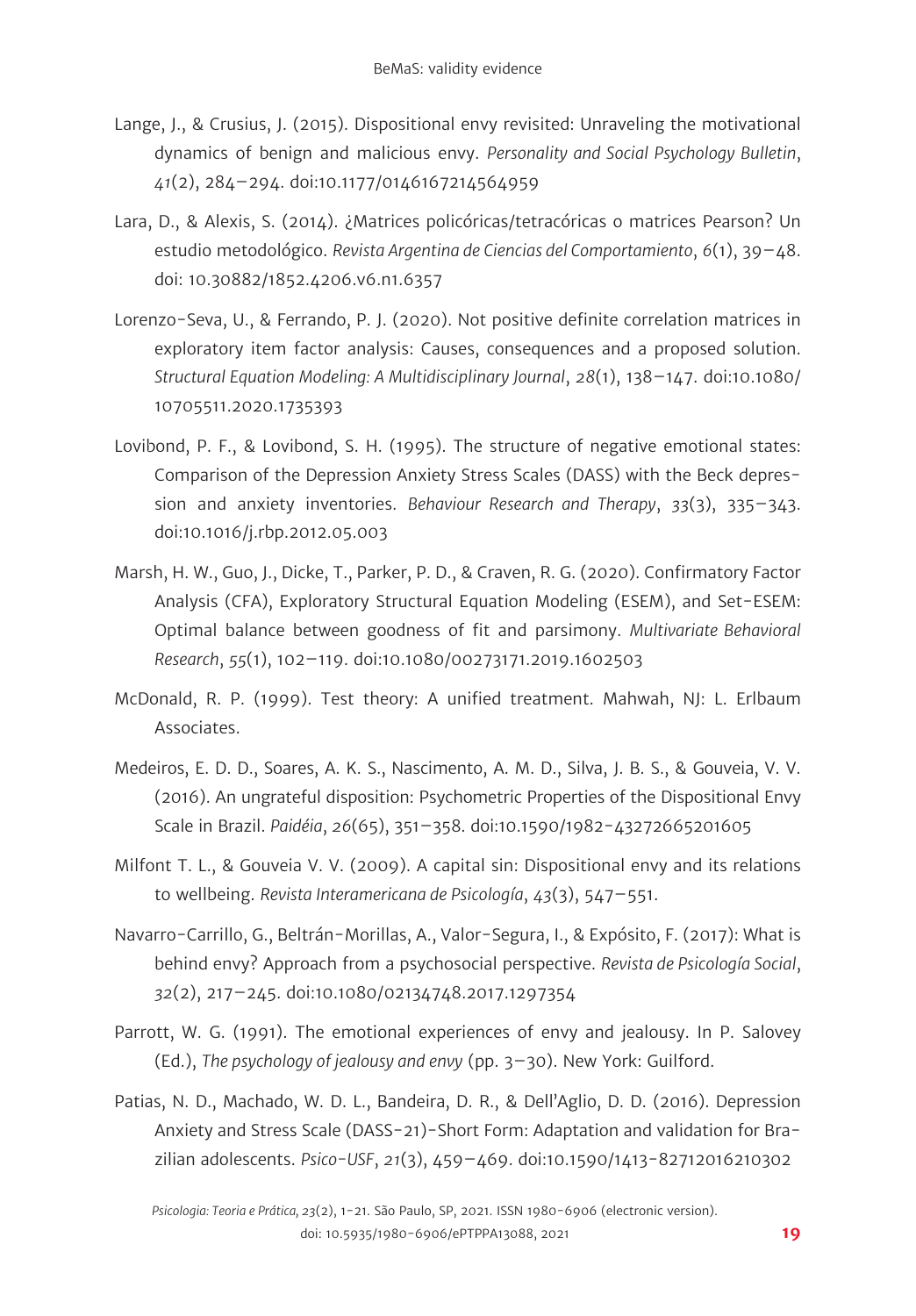- Primi, R. (2010). Avaliação psicológica no Brasil: Fundamentos, situação atual e direções para o futuro. *Psicologia: Teoria e Pesquisa*, *26*(esp.), 25–35. doi:10.1590/S0102- 37722010000500003
- Rawls, J. (1971). *A theory of justice*. Cambridge, MA: Harvard University Press.
- Sawada, M., & Fujii, T. (2016). Do envious people show better performance?: Focusing on the function of benign envy as personality trait. *The Japanese Journal of Psychology*, *87*(2), 198–204. doi:10.4992/jjpsy.87.15316
- Silver, M., & Sabini, J. (1978). The perception of envy. *Social Psychology*, *41*(2), 105–117.
- Smith, R. H., & Kim, S. H. (2007). Comprehending envy. *Psychological Bulletin*, *133*, 46– 64. doi:10.1037/0033-2909.133.1.46
- Tabachnick, B. G., & Fidell, L. S. (2018). Using multivariate statistics. New Jersey: Person.
- Timmerman, M. E., & Lorenzo-Seva, U. (2011). Dimensionality assessment of ordered polytomous items with Parallel Analysis. *Psychological Methods*, *16*, 209–220. doi: 10.1037/a0023353
- Van de Ven, N. (2016). Envy and its consequences: Why it is useful to distinguish between benign and malicious envy. *Social and Personality Psychology Compass*, *106*, 337–349. doi:10.1111/spc3.12253
- Van de Ven, N., Zeelenberg, M., & Pieters, R. (2009). Leveling up and down: The experience of benign and malicious envy. *Emotion*, *9*, 419–429. doi:10.1037/a0015669
- Varela, A., Pereira, A., Pereira, A., & Santos, J.C. (2017). Distress psicológico: contributos para a adaptação portuguesa do SQ-48. *Psicologia, Saúde & Doenças*, *18*(2), 278– 296. doi: 10.15309/17psd180201
- Zanon, C., Bardagi, M. P., Layous, K., & Hutz, C. S. (2014). Validation of the Satisfaction with Life Scale to Brazilians: Evidences of measurement noninvariance across Brazil and US. *Social Indicators Research*, *119*, 443–453. doi: 10.1007/s11205-013-0478-5

### **Authors' notes**

**Evandro M. Peixoto,** Postgraduate Program in Psychology, São Francisco University (USF); **Carolina Rosa Campos,** Department of Psychology (DPSICO), Federal University of Triângulo Mineiro (UFTM); **Karina da S. Oliveira,** Departament of Psychology (PPGCOGCOM), Federal University of Minas Gerais (UFMG); **Gustavo K. Tartaro,** Post